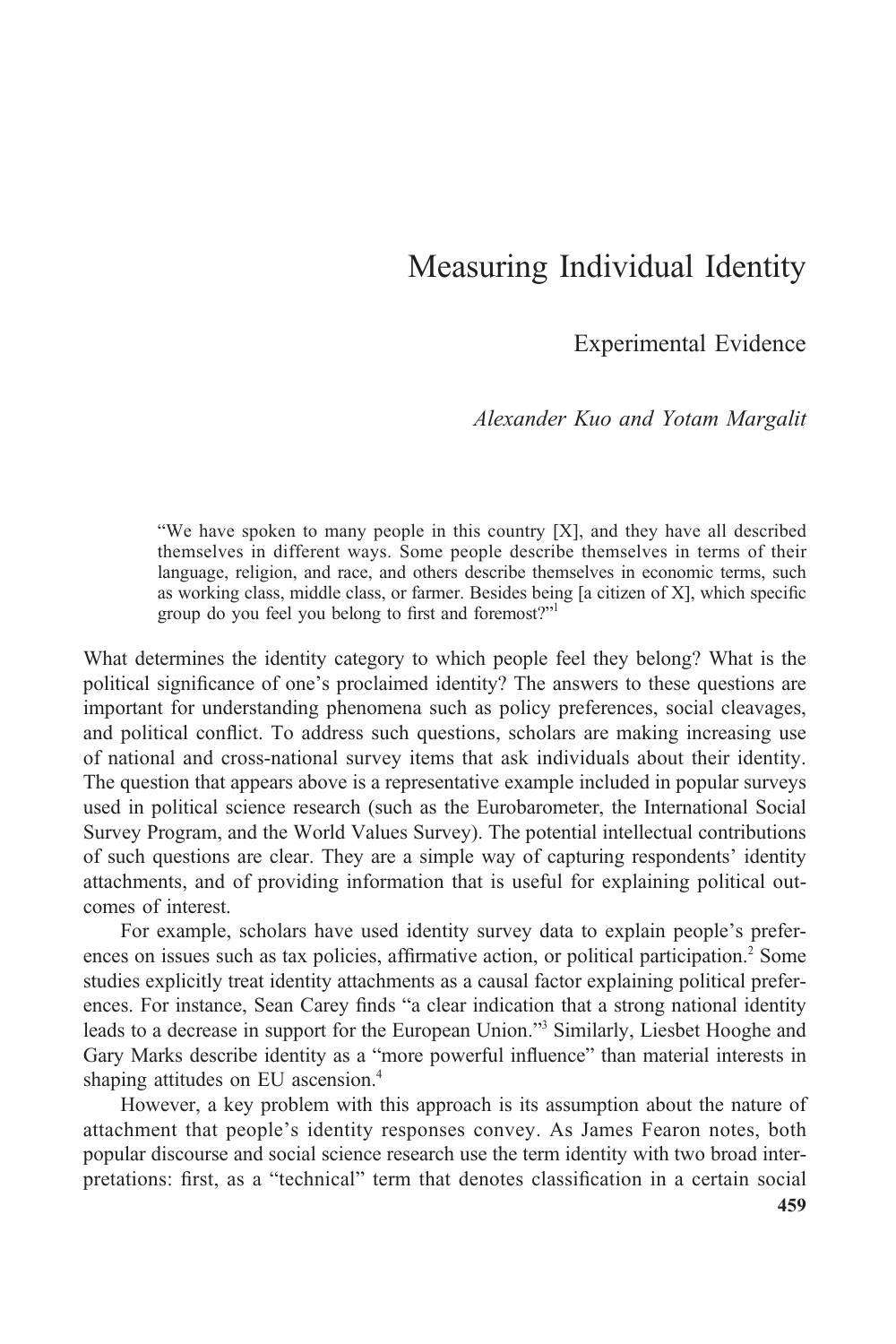category; second, as a deep-rooted aspect of an individual that is the basis of one's selfrespect or dignity.<sup>5</sup> Scholarly interest in identity largely derives from the implicit linkage of these two interpretations, that is, from treating the classification of one's own identity as capturing an essential aspect of people's perception of self. While survey questions about identity typically request information that is consistent with the first interpretation of identity, social scientists often treat the responses to these questions as informative about the latter interpretation of identity, that is, something that is more deeply rooted and fundamental to people's self-perception. As such, identity responses are seen as useful in explaining people's preferences or behavior.<sup>6</sup>

Yet this linkage between the two interpretations of identity rests on an empirical claim for which there is little evidence. Suppose an individual's self-described identity is located on a continuum of stability. At one extreme, a person's professed identity could be analogous to a specific surname; regardless of the situation in which the individual is asked her name, the response is likely to remain unchanged. At the other extreme, one's self-identification could be analogous to a general mood. At this extreme, external conditions or recent experiences could substantially alter her response. The location of self-identity on this continuum remains an open question. Is self-identity closer to the "name" (or fixed) end of the continuum, that is, a unique and stable characteristic; or does people's self-identity shift in response to situational conditions? Moreover, does the stability of self-identity vary across individuals in a systematic way?

To address these questions, scholars have given increasing attention to the fundamental issue of whether and how identity can be meaningfully measured for social scientific research. The recent framework described by Rawi Abdelal, Yoshiko Herrera, Alastair Johnston, and Rose McDermott substantially contributes to clarifying definitions of collective identity and offers guidance as to how social scientists should proceed in testing theories.<sup>7</sup> The analysis of Abdelal et al. demonstrates that a key challenge in the measurement of identity stems from the lack of agreement about its stability or its definition.

For example, the "primordialist" literature treats identity as deeply entrenched attachments, implying that such attachments should be stable over time.<sup>8</sup> In contrast, an increasingly influential rationalist approach to identity contends that individuals employ an instrumental calculation in their adoption of an identity. This perspective argues that individuals possess a repertoire of potential identity attachments, and that the dimension that becomes one's primary identity often reflects a strategic rationale. In other words, individuals are assumed to adopt certain identities because these offer perceived benefits, whether material or psychic. $\degree$  This logic suggests that, given a change in the expected benefits a certain identity offers, identity attachments may shift over time. These studies generally focus on observed strategic behavior that follows from one's identity, although some studies explicitly test for self-identification in a survey context. An observable implication of the strategic account of identity is that individuals are likely to stay with a certain identity category, unless there is a clear incentive to shift.

The situationist literature in social psychology proposes an even more malleable view of identity. It argues that external stimuli can unconsciously influence people's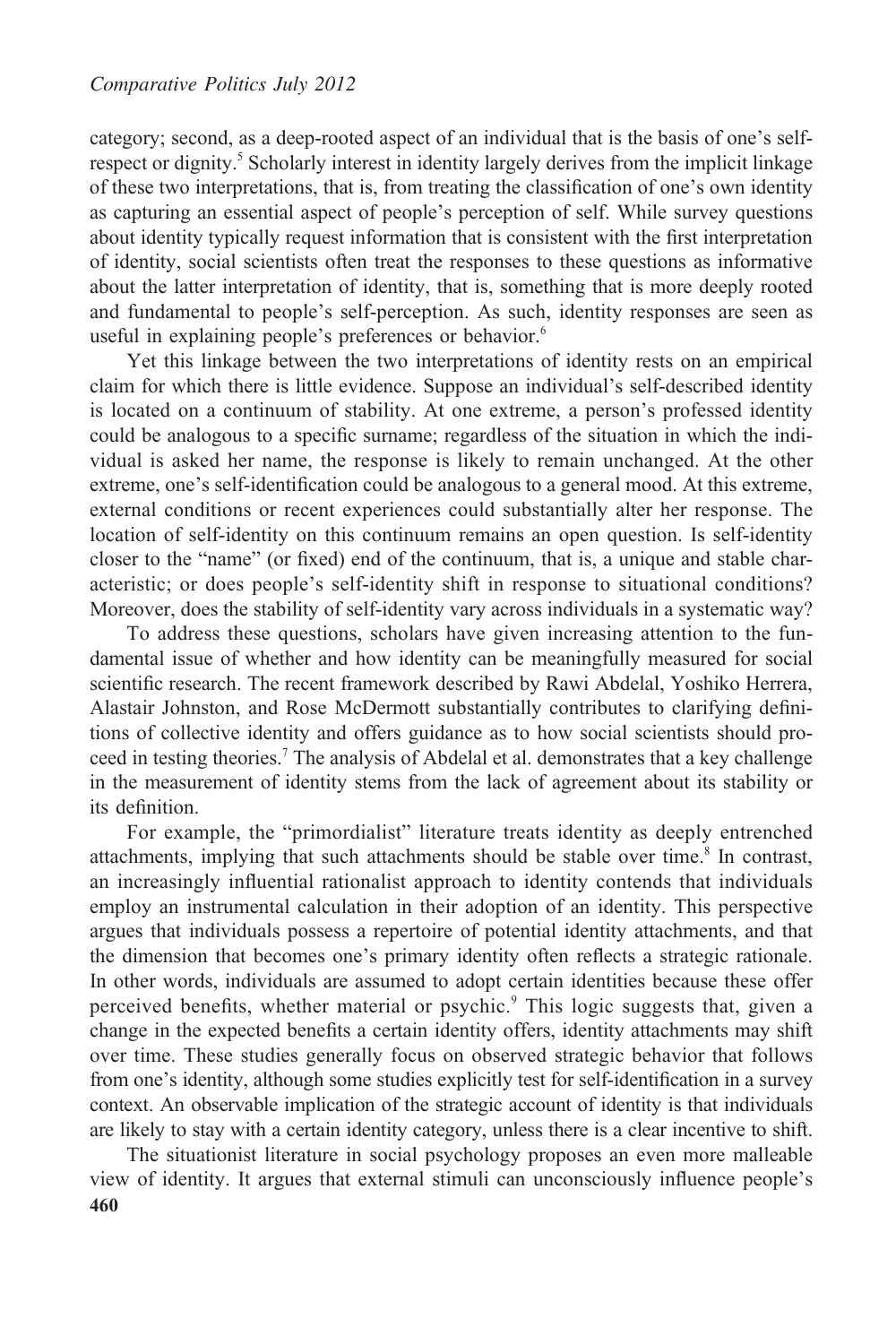primary identity at a given moment, without requiring an instrumental consideration on one's behalf. Furthermore, situationists argue that such an unconscious influence can also lead to behavioral changes that are consistent with the assumed identity.<sup>10</sup> For example, stereotype-priming experiments demonstrate that exposing individuals to content associated with a certain identity (for example, a certain race or gender) can affect behavior in a manner consistent with the primed stereotype.<sup>11</sup> Another innovative study finds that priming individuals with their national versus racial identity affects their preferences on public spending on minorities.<sup>12</sup>

The research cited above reflects varying approaches to identity choice and provides different expectations regarding the kind of attachment that self-reported identity data capture. We provide new evidence that advances this debate. We conduct a set of three studies that investigate three aspects of people's self-reported identity attachments: (1) their stability over time; (2) their susceptibility to situational factors; and (3) their causal role in shaping preferences. Taken together, these studies offer guidance on what can and cannot be inferred from self-reported identity data collected at a given moment in time.

These studies vary in terms of design, sample, and research instrument (face-to-face interviews, internet, and a telephone survey). The first is a panel study that tracks the stability of the identity category that individuals identify with "first and foremost." Using a nationally representative sample, we observe that individual self-identity varies significantly over time. Furthermore, the panel design enables us to quantify the degree of fluidity in self-identity. The second study, an experiment embedded in a nationally representative sample in the United States, builds on the first study and examines whether changes in self-identity can be explained by situational factors, and whether such sensitivity varies systematically across subgroups of the population. The final study, an experiment embedded in a household survey in the country of Georgia, examines the degree to which the strength of the situational triggers affects the degree of change in self-identity, and tests the link between shifts in people's purported self-identity and changes in their policy preferences. Furthermore, the Georgian study helps assess the replicability of the U.S. findings in a different national context.

Cumulatively, the studies demonstrate that the identity category that people identify with "first and foremost" shifts quite significantly over time and is strongly influenced by situational triggers. The effect of these triggers is conditioned by their salience, as well as by individual characteristics, most prominently education. Finally, the analysis offers little evidence to support the contention that changes in the professed primary identity category of an individual causes a corresponding shift in policy preferences.

The findings have important implications for comparative research on both the causes and consequences of identity choice. Most pertinent, our findings suggest that one should be cautious about conflating the two broad interpretations of identity. People's purported self-identifications should not be casually equated with identity in the more profound sense conventionally assigned to the concept, that is, as a unique and fundamental aspect of one's dignity and self-respect. Although for some individuals these purported identifications may convey such a unique attachment, our evidence indicates that this is not the case for many in the population. We therefore conclude that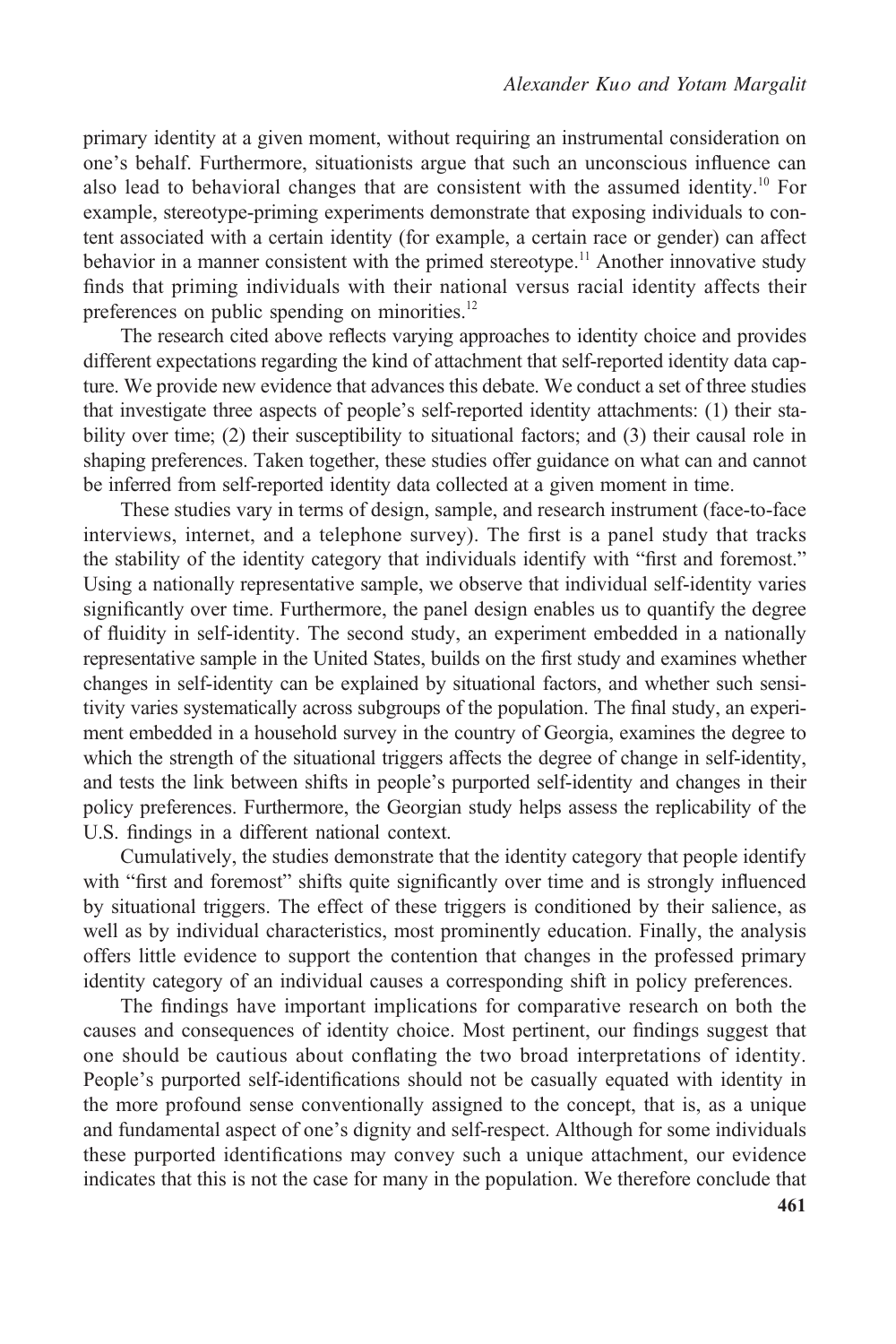Comparative Politics July 2012

self-identification lies closer to the malleable ("mood") end of the stability continuum than has been previously demonstrated or implicitly assumed in many studies. Further, in finding that a change in people's self-reported primary identities does not imply a corresponding shift in policy views, the results cast doubt on claims in extant research that make causal statements about the relationship between identity and policy preferences.

## Identity Stability Over Time

How stable is one's professed identity? Despite the abundance of studies that make varying assumptions about the fixity of identity and the many studies using survey data on identity attachments, there is a notable lack of empirical evidence on this question. We address this issue with a research design that examines the baseline stability of people's identity attachments over time. In Study 1, we incorporated a set of questions in a marketing survey administered to a national sample of Americans.<sup>13</sup> The first wave had 616 respondents. Two months later, we inserted the same set of questions into a new marketing survey which had 426 respondents. In total, 218 respondents participated in both waves, and the distribution of respondents in both surveys along various demographics was very similar (see online Appendix Table A1).<sup>14</sup> We included questions about participants' identity in both surveys. This research design enables us to examine whether individuals who professed to identify most by one category actually chose the same identity eight weeks later, or whether they switched to another category. The main identity question was:

> "Some people describe themselves by their {nationality, ethnicity, race, religion, or occupation}. How about you? Do you identify first and foremost by your {nationality, ethnicity, race, religion, or occupation}?"<sup>15</sup>

We use the phrases "strongest identity" or "primary identity" when referring to responses to this question.

The first question of interest is, given that an individual professes a certain identity attachment, how likely is that attachment to change? Table 1 provides evidence that such attachments are not stable over a period of two months. The table displays the percentage of people who chose the same identity category in the second wave of the survey as they did in the first wave. Regardless of what dimension individuals chose initially, a large percentage of individuals switched their choice in the second wave. Passage of time facilitated a significant change in the identity dimension individuals felt they identified with "first and foremost."

The numbers on the diagonal of Table 1 indicate the percentage of individuals in Wave 1 who chose the same identity dimension in Wave 2. The numbers on the offdiagonal indicate the percent of individuals who switched to other categories. Across all identity categories, only 58 percent of individuals self-identified the same way in both waves. The identity dimension from which there were the fewest deviations is gender (37 percent switched to a different identity dimension). Among individuals who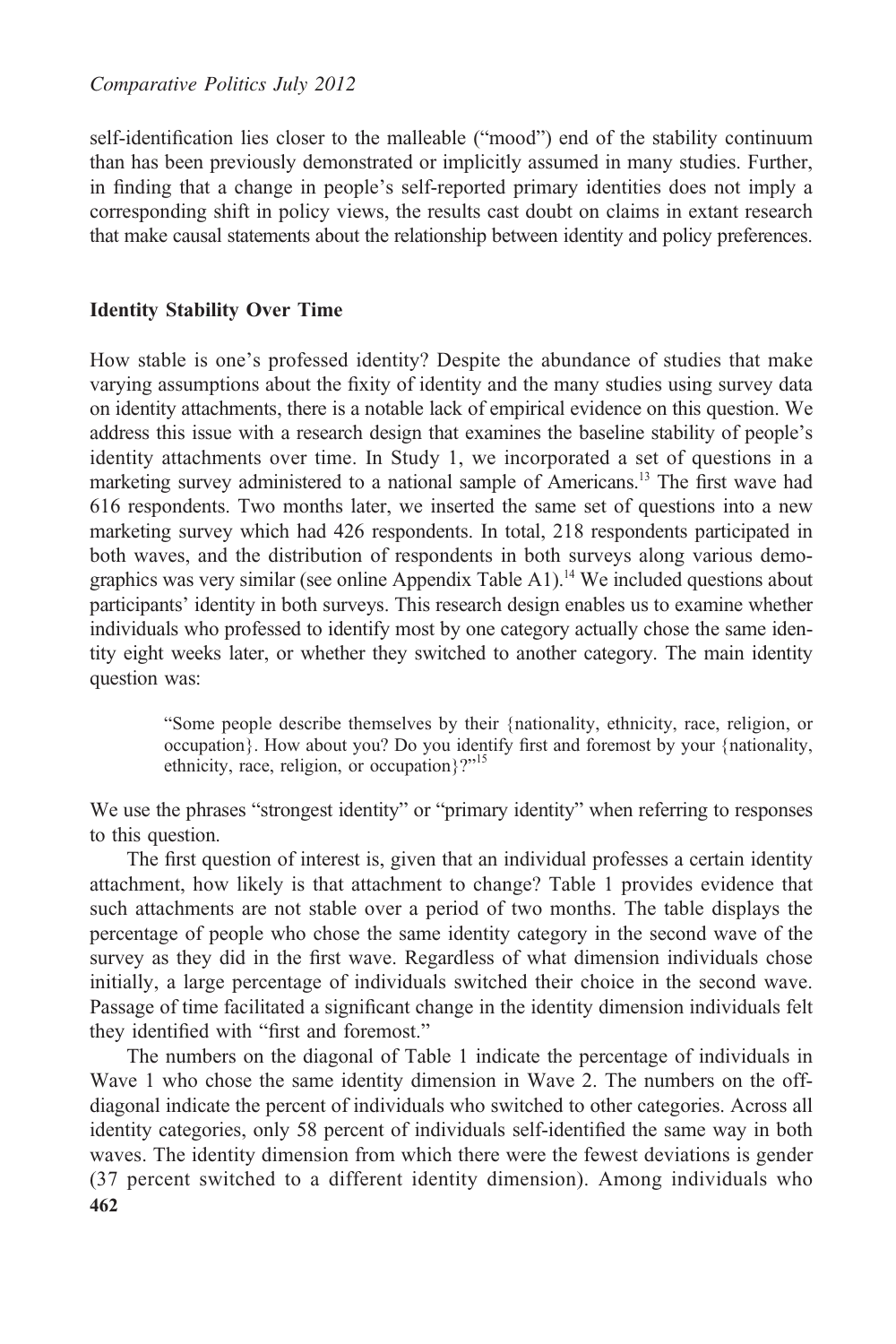identified most by their gender initially but then chose a different primary identity in the second wave, about 13 percent switched to occupation, 13 percent to race/ethnicity, and 10 percent to nationality. Similarly, about 60 percent of the individuals who initially identified by occupation did so again in the second wave. Only 38 percent of individuals who identified by their race or ethnicity in the first wave did so in the second wave (although this result should be treated with caution since few identified by race/ ethnicity in the first wave). More generally, the table indicates that self-identification is not stable, with anywhere between 40–60 percent changing between the two waves their primary identity category, depending on the original category of identification.

|                                                                                                                  | ID Wave 2   |                |          |        |            |     |
|------------------------------------------------------------------------------------------------------------------|-------------|----------------|----------|--------|------------|-----|
| $ID$ Wave $I$                                                                                                    | Nationality | Race/Ethnicity | Religion | Gender | Occupation | N   |
| Nationality                                                                                                      | 56%         | 6%             |          | 25%    | 13%        | 16  |
| Race/Ethnicity                                                                                                   | 31%         | 38%            | 0        | 31%    |            | 13  |
| Religion                                                                                                         | $4\%$       | 13%            | 48%      | 17%    | 17%        | 23  |
| Gender                                                                                                           | 10%         | 13%            | $1\%$    | 63%    | 13%        | 100 |
| Occupation                                                                                                       | $11\%$      | 6%             | $6\%$    | 18%    | 59%        | 66  |
| Note: This matrix reports the share of respondents identifying in the first wave by the category on the vertical |             |                |          |        |            |     |

| <b>Table 1</b> Self-Identification Over Time |  |
|----------------------------------------------|--|
|                                              |  |

axis who identified in Wave 2 by the identity category along the horizontal axis. For example, the upper left number means that 56 percent of individuals who identified by nationality in Wave 1 also identified by nationality in Wave 2. The two waves of the survey were administered in a time lag of two months in the beginning of July and September 2008.

Another aspect of identity attachment is whether the individual's professed strength of attachment to an identity is a predictor of whether the individual will maintain the same identity attachment over time. To examine this question, individuals in the second wave responded to the following additional survey item after the main question:<sup>16</sup>

"Consider your response to the previous question. How strong would you say your attachment is to the identity you chose? Would you say your attachment is not strong at all, slightly strong, somewhat strong, or very strong?

If individuals vary in how strongly they feel about their identity, then one might expect them to differ also in the extent to which their purported identity category will change.<sup>17</sup> Table 2 provides clear evidence for this claim. The first column demonstrates that individuals vary greatly in their strength of attachment. Only 34 percent felt very strongly attached to their identity choice, whereas 36 percent felt slightly strong or not strong at all. This is *prima facie* evidence that the reported strength of people's own identity attachments differs greatly.

Turning to respondents who participated in both waves, we examine whether the self-perceived strength of the identity attachment is related to the probability that an individual switched her identity category. As the second column in Table 2 shows, 56 percent of individuals who felt "not strong at all" about their identity changed their self-identification from the first wave to the second wave. This figure decreases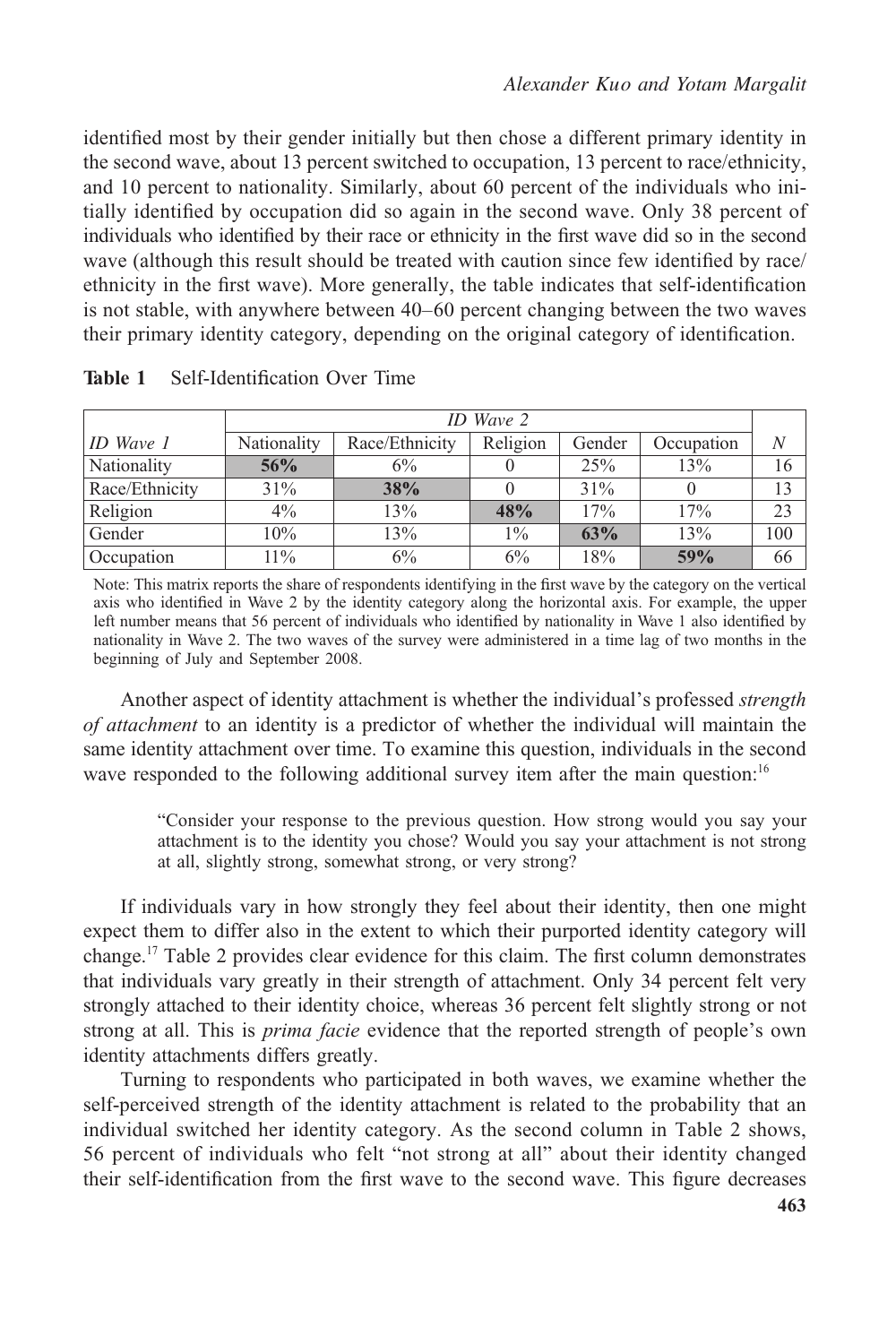### Comparative Politics July 2012

monotonically as individuals report greater attachment to their professed identity. However, even among individuals who reported the highest degree of identity attachment ("very strong"), almost one-third of individuals changed their identification within a two-month period.

|                          |     | Wave 2   | <b>Both Waves</b> |                   |  |
|--------------------------|-----|----------|-------------------|-------------------|--|
| Perceived Strength of ID | N   | Percent  | N                 | $\%$ Changed ID's |  |
| Very strong              | 146 | 34.4%    | 76                | 32.9%             |  |
| Somewhat strong          | 125 | 29.5%    | 56                | 37.5%             |  |
| Slightly strong          | 129 | $30.4\%$ | 68                | 51.5%             |  |
| Not strong at all        | 24  | $5.6\%$  |                   | 55.6%             |  |

|  | Table 2 Strength of Identity Attachment |
|--|-----------------------------------------|
|  |                                         |

Note: The two columns on the left pertain to respondents who participated in Wave 2. The other two columns pertain to respondents who participated in both surveys. "% Changed ID's" denotes the share of respondents that reported different identifications in the two waves, by the strength of identity attachment they reported in the second wave. For example, the upper right figure means that of all respondents who reported a "very strong" attachment to their identity choice, 32.9 percent of those individuals actually changed their identity response between Wave 1 and Wave 2.

In Figure 1 we examine whether self-perceived strength of identity attachment varies by identity category. That is, are individuals who identify with a category such as nationality more likely to feel strongly about that choice than those who identify by other categories? Figure 1 presents responses from the second wave of the study, and shows that variation in switching across identity categories is quite significant. For example, among respondents whose primary identity is their religion, 76 percent of them identified with it "very strongly," and none described their identity attachment as "not strong at all." In contrast, among those respondents whose primary identity is gender, only 39 percent described that identity attachment as "very strong"; instead, 35 percent described their attachment as either "slightly strong" or "not strong at all."

Strikingly, the variation in self-perceived strength of identity attachment is not highly correlated with the variation in the stability of identity attachments observed in Figure 1. For example, those who identified by gender were not less—in fact, slightly more—likely to maintain their identification than those identifying by religion (63 percent vs. 48 percent, respectively).<sup>18</sup> Clearly then, self-perceived strength of attachment conveys some measure of stability in one's identity affiliation, but even this measure is limited in predicting this stability.

The evidence from Study 1 supports several claims. First, people's purported identity attachments are not stable. Almost 40 percent of individuals changed the identity category they identified with "first and foremost" over a fairly short time span. This finding is consistent with claims in the literature about the multidimensional nature of self-identification. Second, individuals vary greatly in how attached they feel to the category by which they identify. One should therefore not assume that people feel strongly about the identity category they describe as the one they belong to "first and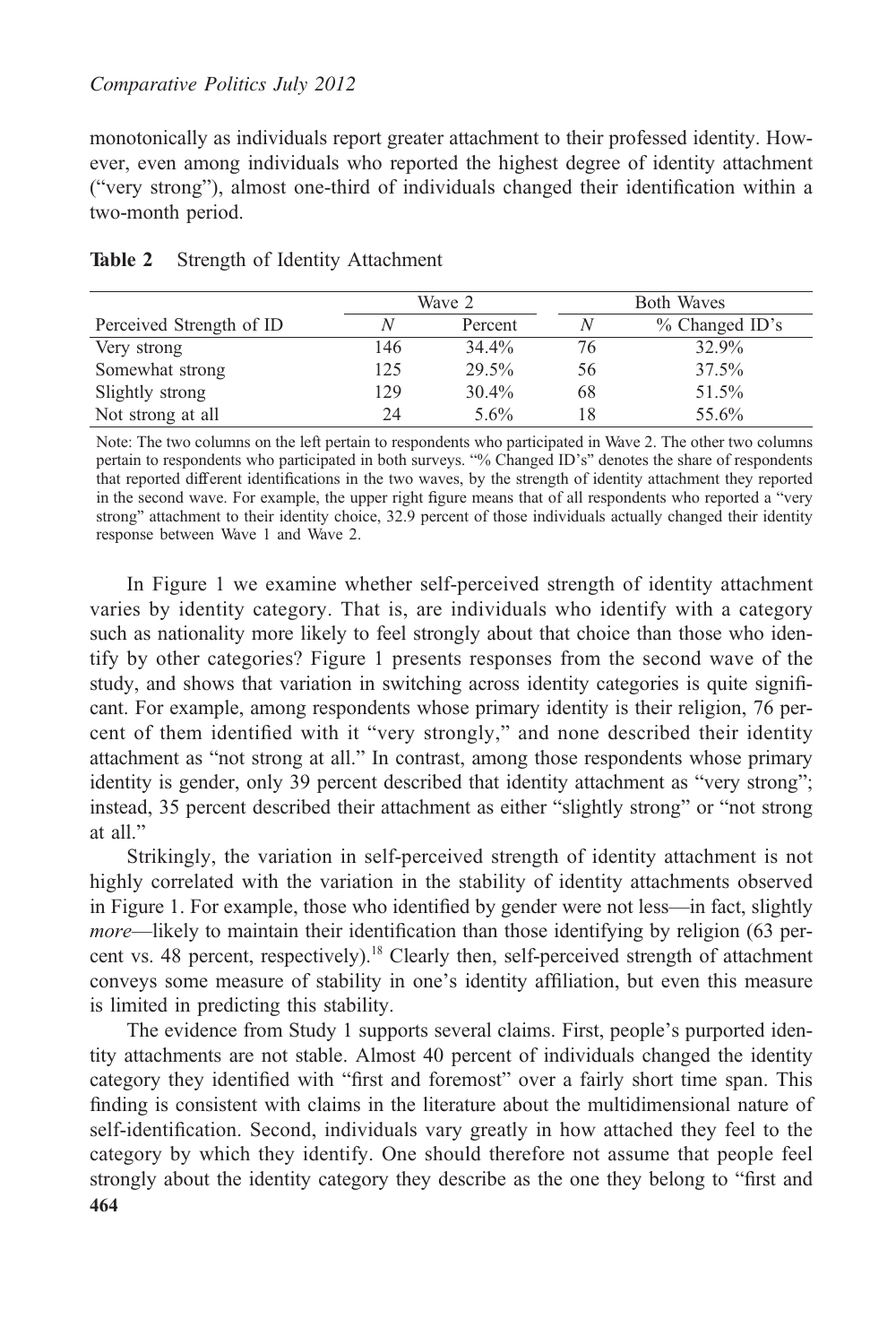

Figure 1 Strength of Attachment by Category

Note: This figure presents the strength of identity attachment reported by individuals, as a share of the respondents that identified by that category.

foremost." Third, people's self-perceived strength of attachment to an identity varies across the different categories under consideration, but this variation does not necessarily predict actual stability in people's primary identity attachment over time.

## Identity Priming Experiment

The first study demonstrates that the identity dimension people identify with "first and foremost" is not stable over time. Even among individuals who claim a strong attachment to their identity, changes in their primary identification still occur. The question that arises is what causes these changes. More specifically, how sensitive is one's professed identity attachment to the salience of situational or contextual features? The sensitivity of identity choice to such stimuli is important in the political context, as electoral competition often involves candidates' attempts to make a certain dimension of people's identity repertoires most salient.

To test whether the identity category people view as most important to them is susceptible to manipulation by external stimuli, we administered an experiment embedded in an omnibus survey to a nationally representative sample of 1,117 respondents in the United States.19 The survey was carried out by the Center for Survey Research (CSR) at Indiana University in cooperation with Time-Sharing Experiments for the Social Sciences (TESS). Unlike Study 1 that was conducted online, this survey was administered over the telephone. Each respondent was randomly assigned to either the control group or one of three experimental groups. Each experimental group received a different treatment, which consisted of a series of four survey questions. The set of questions for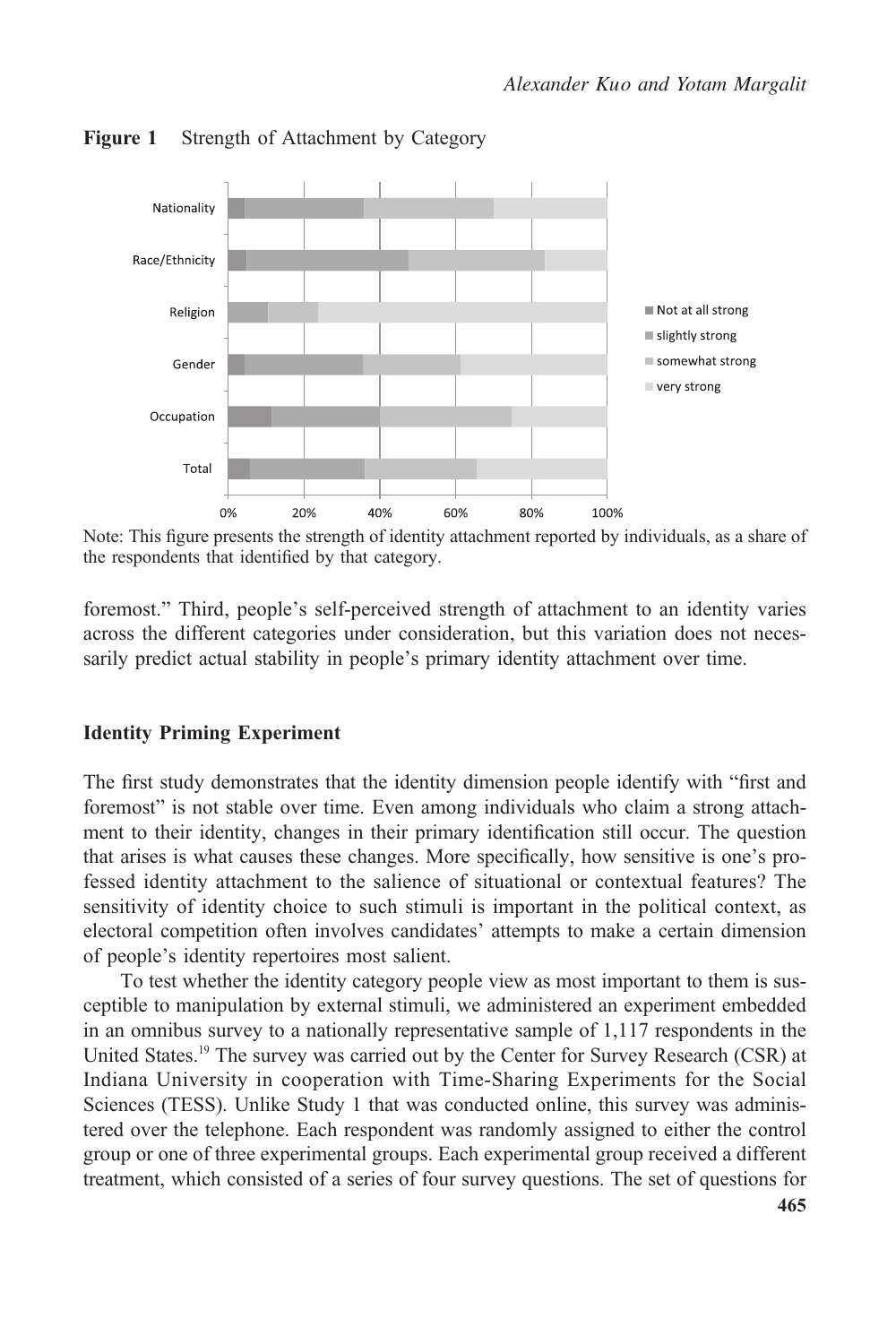each treatment group was designed to unconsciously prime a specific dimension of identity: nationality, ethnicity/race, and occupation.

Group 1 (the control group) received no additional experimental questions. Group 2 received a set of questions that implicitly dealt with nationality, invoking memories of the 9/11 attacks and asking about respondents' concerns about travelling outside of the country. Group 3 was asked questions that implicitly dealt with race and ethnicity, raising issues such as language spoken at home or diversity in their neighborhood. Finally, Group 4 was asked a set of questions that implicitly dealt with occupation, prompting respondents to reflect about their workday schedule.<sup>20</sup> Appendix B contains the complete text of each treatment condition. The experimental priming questions were intended to subtly generate consideration of a certain identity dimension without explicitly referencing the identity itself.

After all respondents (except those in the control group) answered the series of priming questions, every respondent was read the same explicit self-identification question as presented in Study 1. Respondents again were asked to select one group with which he most identifies. As in Study 1, we label this the "main question."<sup>21</sup> The control group was asked this main question without being prompted with any priming questions beforehand. The only difference among the four groups in terms of completion of the survey is that the three experimental groups received four additional questions before the main question, and that each experimental group received a different set of four questions corresponding to the identity category of interest.

Since Study 1 demonstrated that identity choice is not stable over time, exposure to external triggers could unconsciously influence people's self-identification. The random assignment of respondents to experimental treatments enables us to assess whether respondents were affected by priming treatments by examining whether the average rates of self-identification by the primed identity category were greater in the treatment group than in the control group. This randomization of the treatment assignments enables us to draw inferences about the sensitivity of people's self-identifications to the primes without necessitating the panel study design used in the previous study. $22$ 

The experiment's findings support the hypothesis that self-identification is influenced by priming. They also demonstrate that the effect of the prime is moderated by people's level of education. We begin by examining the assignment of the respondents to the different experiment groups, comparing proportions of respondents in different categories, for demographic characteristics of importance. As the comparison demonstrates (online appendix Table A3), the randomized assignment to treatments produced balanced groups on all dimensions. One notable exception is education, where the control group has approximately 10 percent more highly educated respondents than the other groups ( $p = .02$ ). As discussed below, existing literature finds that education moderates people's susceptibility to priming. Therefore, to assess the effect of the treatment, simple comparisons of proportions between the control and treatment groups are problematic because differences could be driven by the educational composition of the groups. We thus control for education in all analyses. $^{23}$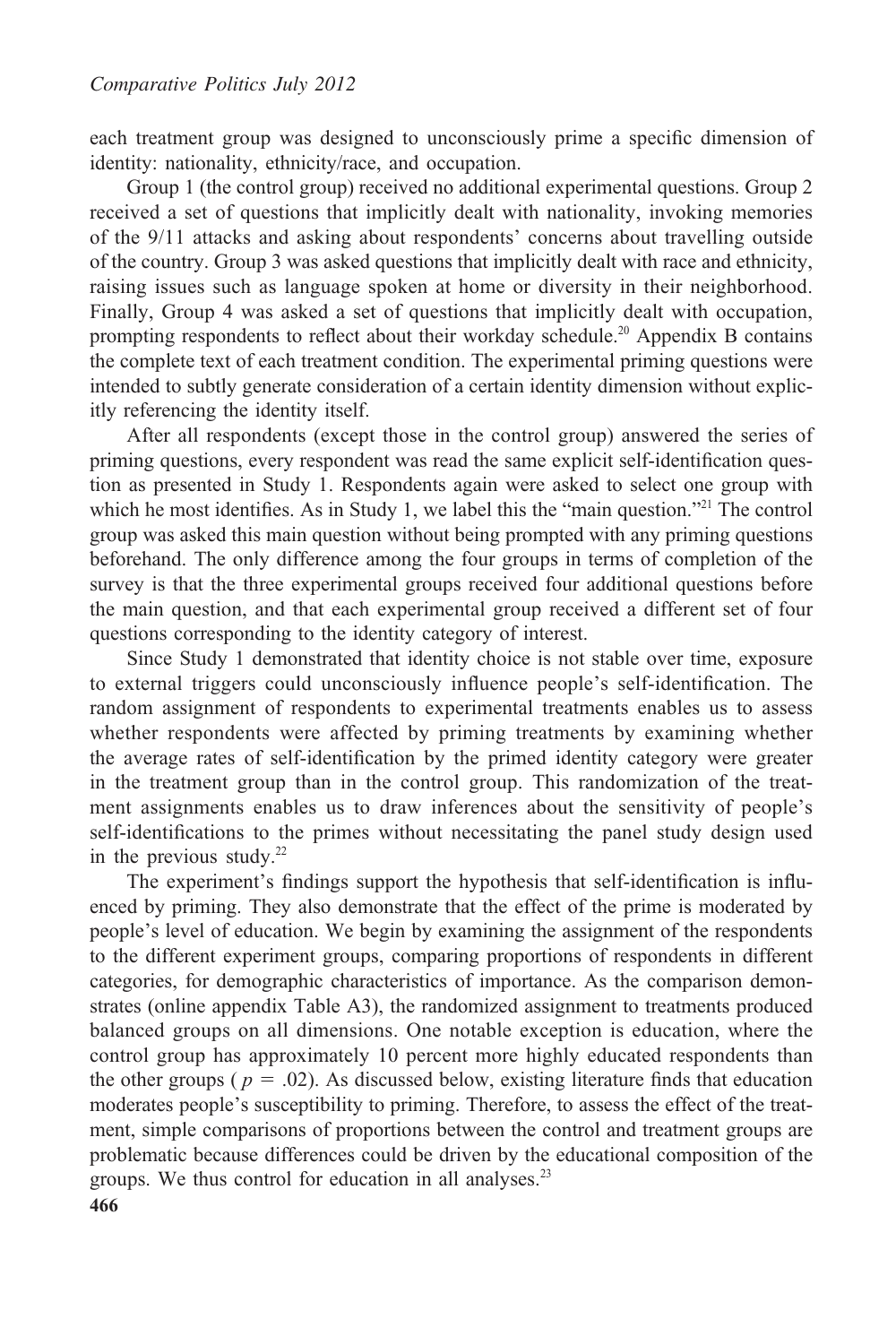To test whether the experimental primes affect self-identification, we estimate a logistic regression model. The dependent variable in each specification is binary: whether the respondent identified by the specific intended identity category or not. The model takes the form:

$$
logit(Y_{ij}) = \alpha_j + \beta_l T REALIMENT_i + \beta_2 E DUC_i + \varepsilon_i \quad (1)
$$

where  $Y_{ij}$  indicates the identity category choice j for respondent i, TREATMENT<sub>i</sub> is the dummy for either the "nationality," "race/ethnicity," or "occupation" treatment condition. Each treatment variable takes the value of "1" if the respondent was assigned the specific treatment and "0" otherwise. In all specifications the subscript  $i$  is binary, taking a value of "1" if the individual identifies with the "prime-intended" identity category and "0" otherwise. This is because we are interested in whether the treatment affected an individual's choice of a specific identity of the researcher's choosing. We estimate three different specifications, where each specification is estimated only for the sample of respondents in the control group and the treatment group of interest.

The results are presented in Table 3, where each model predicts self-identification with a different identity dimension. The table displays the results of estimations for each experimental priming group (nationality, race/ethnicity,  $^{24}$  and occupation).<sup>25</sup> Each model considers just the sample of respondents from the control group and the experimental group of interest. The dependent variable is self-identification with the relevant identity dimension, and the key independent variables are the binary treatment variables that indicate whether the individual was subjected to the experimental prime of interest.

|                      | DV: Individual identifies by: |                |             |  |  |
|----------------------|-------------------------------|----------------|-------------|--|--|
|                      | <b>Nationality</b>            | Race/Ethnicity | Occupation  |  |  |
| Nationality Prime    | $0.404**$                     |                |             |  |  |
|                      | (0.2)                         |                |             |  |  |
| Race/Ethnicity Prime |                               | 0.177          |             |  |  |
|                      |                               | (0.21)         |             |  |  |
| Occupation Prime     |                               |                | $0.341*$    |  |  |
|                      |                               |                | (0.2)       |  |  |
| Education            | $-0.107$                      | $-0.401***$    | $0.434***$  |  |  |
|                      | (0.11)                        | (0.11)         | (0.11)      |  |  |
| Constant             | $-0.946***$                   | $-0.283$       | $-1.770***$ |  |  |
|                      | (0.36)                        | (0.36)         | (0.36)      |  |  |
| <b>Observations</b>  | 537                           | 567            | 456         |  |  |

#### Table 3 Effect of Primes on Identity Choice

All estimates are logistic regressions, where the outcome value '1' denotes a respondent identifying by the primed category and '0' otherwise. Standard errors in parentheses. \* significant at 10%; \*\* significant at 5%; \*\*\* significant at 1%.

Figure 2 shows that in the three experimental groups (nationality, race/ethnicity, and occupation), the primes cause self-identification with the intended category at a higher rate than among the respondents in the control group. The coefficient for the nationality treatment is statistically significant and substantively large. An individual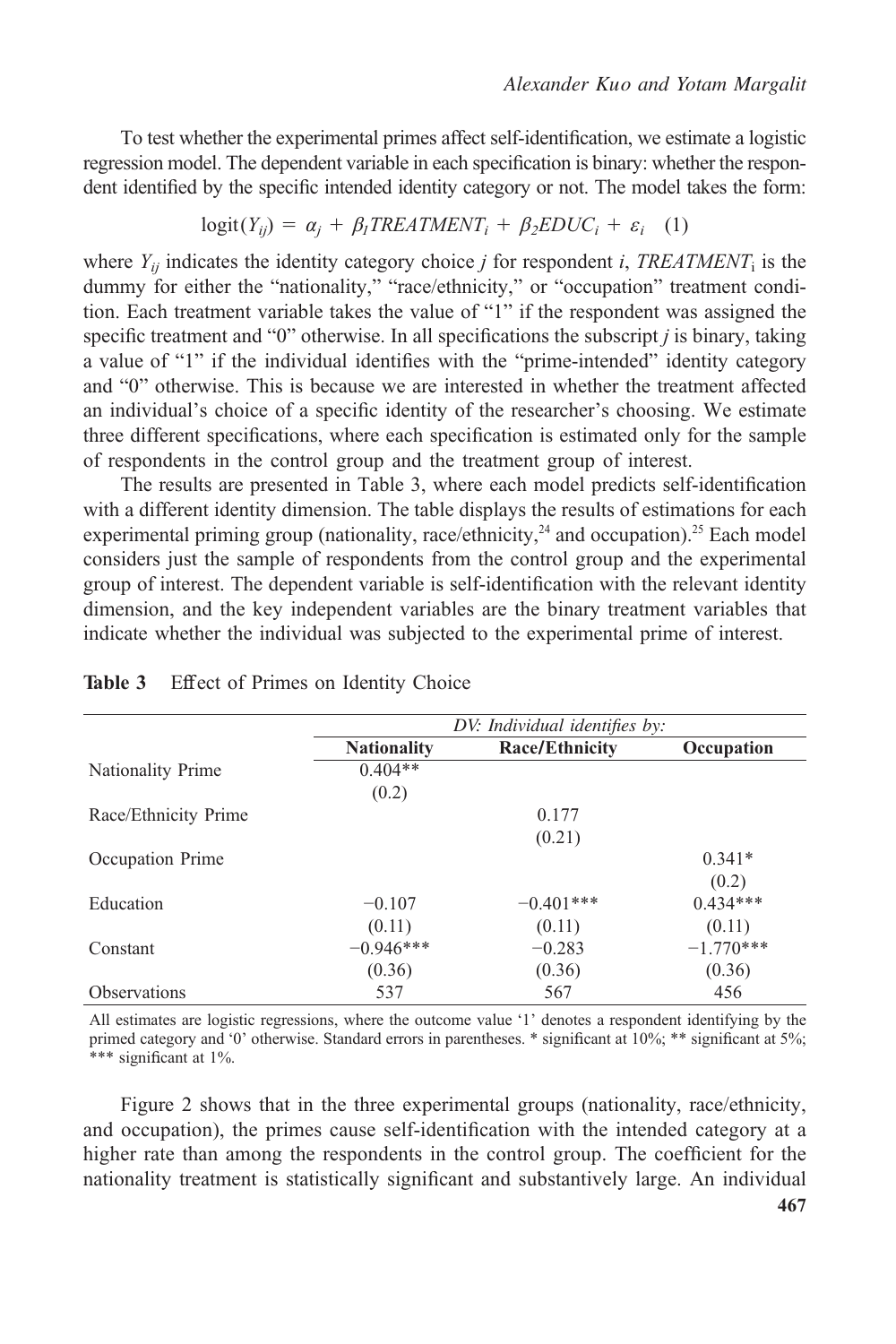exposed to the nationality prime is 8 percentage points more likely to self-identify by his nationality than someone not exposed to the prime (22 percent in the control group versus 30 percent after being primed;  $p < 0.05$ ). The coefficient for the occupation treatment is also substantively large. A recipient of the occupation prime is also 8 percentage points more likely to self-identify by occupation (36 percent to 44 percent;  $p < 0.1$ ).





Note: Each bar in the figure denotes the difference between the treatment and control groups in the share of respondents identifying by the primed identity category. "High education" refers to individuals with college degree or higher.

Although the coefficient for the race/ethnicity prime for the above specifications of equation (1) is positive, it is not statistically significant. The reason for the statistically insignificant effect on the whole population becomes apparent when we examine the effect of the treatment on different racial groups: the race/ethnicity treatment condition has a large and statistically significant positive effect on white respondents, who are 7 percentage points more likely to identify by their race after being primed ( $p < 0.05$ ). However, African-Americans are negatively primed—they are 27 percentage points less likely to identify by race when primed to do so.<sup>26</sup> The combination of these two strong, but directionally opposing, effects produces a statistically insignificant result in the complete sample.

Given that individuals can be primed to identify by a specific dimension, what explains why some individuals are more affected by the primes? Previous research in social psychology highlights the strong moderating effect of education on susceptibility to priming; in particular, studies find that higher educated individuals can be more susceptible to subtle primes.<sup>27</sup> We therefore estimate the same models for the three categories of identities (nationality, race/ethnicity, and occupation) separately for people with high and low levels of education. We code "high educated" individuals as those with at least some college experience, and "low educated" individuals as those with a high school diploma or less. The experimental results show that the self-identification of the more educated individuals was affected by the priming, but identification of the less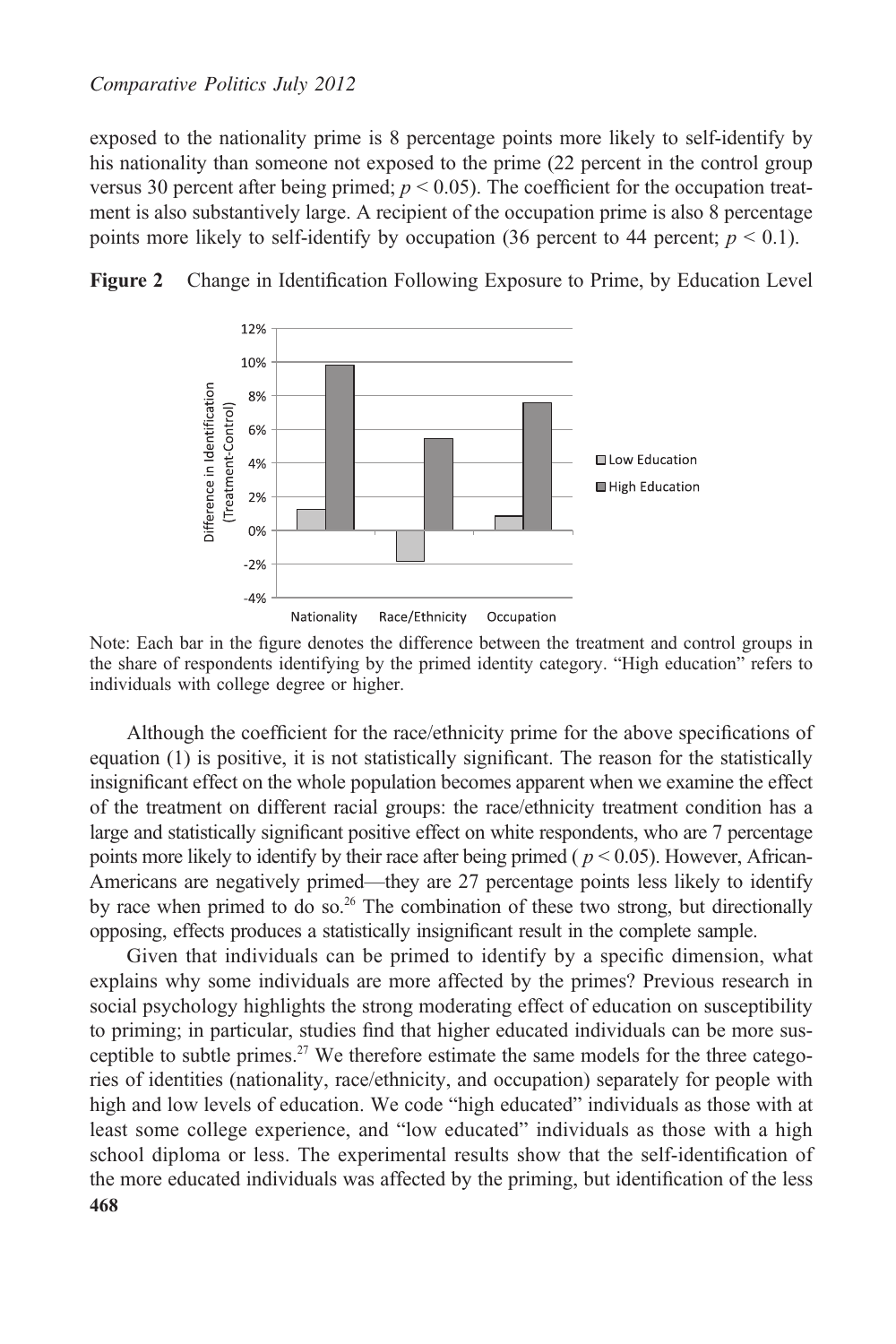educated individuals was not. For educated individuals, the coefficient for the treatment prime is statistically significant and substantively large for all three identity dimensions: highly educated individuals were primed to identify by their nationality, race/ethnicity, or occupation. By contrast, among low educated individuals, none of the coefficients for the treatment conditions is substantively large or approaches statistical significance.

While this pattern is consistent with findings cited above from social-psychological literature that show educated individuals to be more affected by priming, we do not find the conditional effect of education on people's identity responses as obvious in any sense. In fact, ex ante, one might have also conjectured that the self-identification of low educated individuals would be more sensitive to priming, as some studies indicate. In the subsequent study we subject this finding to another test via replication, in a different national context.

#### Primes, Identity, and Policy Preferences

The results from Study 1 indicate that the identity dimension people identify with "first and foremost" often changes over time. Study 2 demonstrates that these changes can be influenced by subtle priming and are strongly conditioned by education. These results raise several pertinent questions. The first is whether the findings obtained in the social and political context of the United States also apply to other countries. A second issue is the comparability of the results across treatments. To what extent is the variation in the impact of the identity primes due to the strength of the specific primes used, or is the variation a reflection of the fact that some identity attachments are more stable? Finally, what is the relationship between respondents' primary identity category and their policy preferences? Does priming people's primary identity bring about a corresponding change in their policy views in a manner that is consistent with their ("new") proclaimed identity?

The third study addresses these questions by embedding an experiment in a household survey in Georgia. The survey was administered by the Caucasus Research Resource Center, a Program of the Eurasia Foundation, in face-to-face interviews with a nationally representative sample of 1,538 respondents. The survey took place in March 2008, before the outbreak of conflict between Georgia and Russia in August 2008.

Georgia's ongoing tensions with Russia over political autonomy of South Ossetia and Abkhazia make debates over the country's territorial and cultural integrity a key feature of domestic politics. The explosive nature of this conflict suggests that Georgian nationality is an important issue and a salient identity category for many individuals in the country. Therefore, priming individuals in this context enables us to address the concern about whether the findings from Study 2 are generalizable to other contexts, while providing a more difficult test of the hypothesis that people's primary identification can change in response to subtle triggers.

Extant literature often assigns a causal role to people's identifications in explaining policy preferences. For example, recent literature uses self-identity to explain attitudes on ascension into the European Union.<sup>28</sup> Given that the previous two studies revealed a significant degree of fluidity in people's purported primary identity category, an important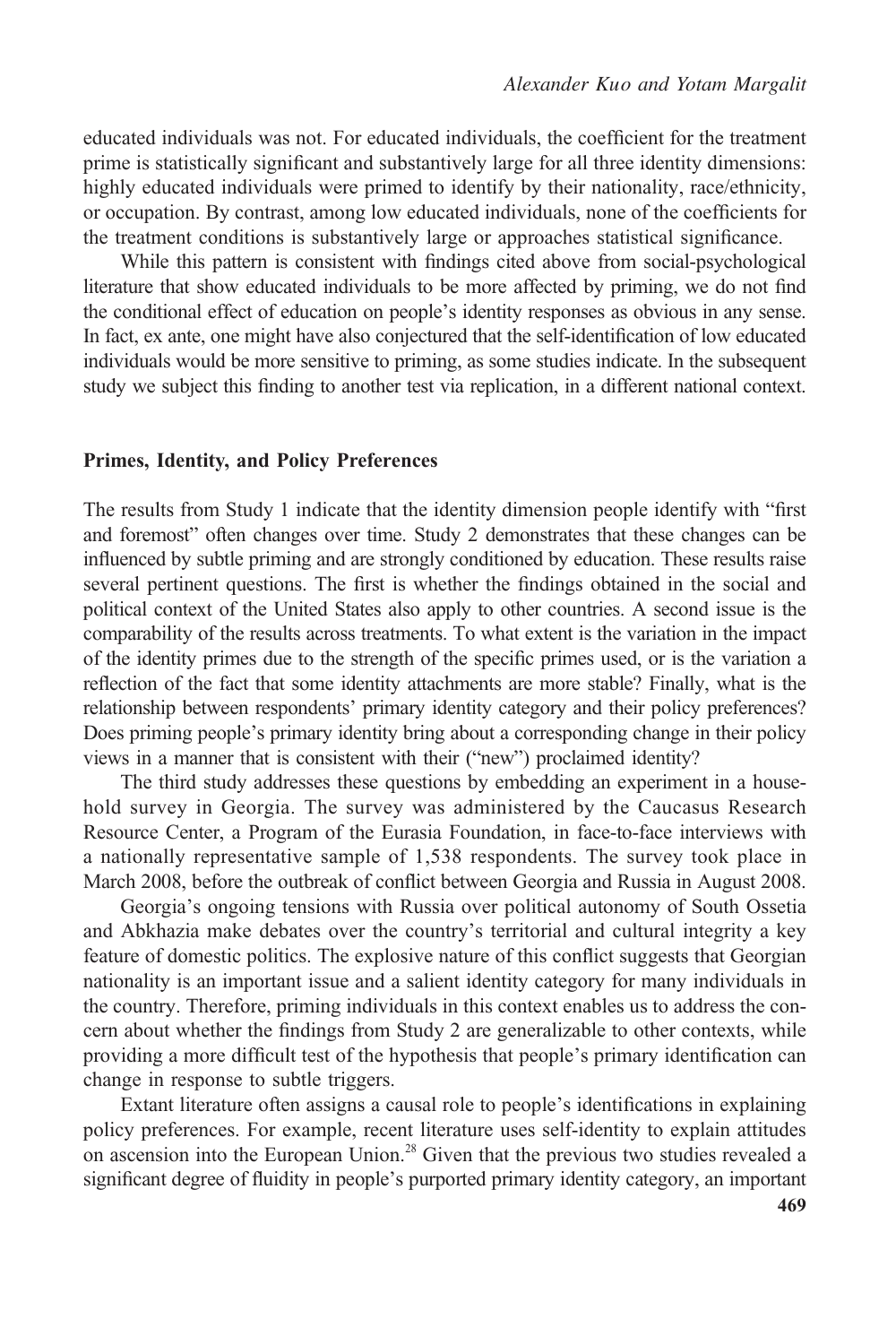question is whether a shift in one's primary identity also brings about a corresponding change in policy views. We therefore included in Study 3 not only the identity question, but also an explicit question probing respondents' views on Georgia joining the EU.

Participants in this study were randomly assigned into one of four conditions. Each prime consisted of two survey questions, which were designed, as in Study 2, to unconsciously prime a specific dimension of identity. To address the second issue of prime "strength," namely, whether different kinds of primes have varying effects on selfidentification, respondents in Group 1 were exposed to a "strong" nationality prime that addressed the highly sensitive issue of Georgia's response to the secessionist demands of Ossetia and Abkhazia. Respondents in Group 2 were exposed to a "weak" nationality prime that raised more peripheral issues of national concern. One question dealt with the appointment of the first non-Georgian as head coach of the national soccer team; the second question dealt with the proposal to change the national anthem, another topic that was in the Georgian news. The first nationality prime can be considered "stronger" because it references an explicitly nationalist issue that is politically charged. Respondents in Group 3 were exposed to a "religion" prime and were asked questions about abortion and the reaction to treatment of a prominent religious official. Group 4 served as a control and received no priming treatment.<sup>29</sup> Appendix B gives the complete text of each treatment condition.

After all respondents answered the priming questions (except for those in the control group), every respondent was read a similar identity question to the one posed in Studies 1 and 2:

"Some people describe themselves by their nationality, their religion, their town, occupation, or their social class. How about you? Do you identify first and foremost by your nationality, your religion, your town of origin, occupation, or your social class?"

After answering the identity question, respondents were asked about their support for Georgia's entry into the European Union (EU):

"If there was a referendum tomorrow about Georgia joining the EU, what would your position be?

Response options ranged from (1) "strongly oppose Georgia joining the EU" to (4) "strongly support Georgia joining the EU." As with the previous study, the only difference among the four groups in terms of completion of the survey is that before answering the main question, the three experimental groups received two priming questions that corresponded to the identity category of interest. But in this study, respondents were also asked a post-treatment question about policy preferences.

Table 3 presents the results of the treatment primes on self-identification. As with the previous study, we account for education as a moderating variable and examine the effects of the primes on individuals with high levels of education (post-secondary) and low levels of education (high school or less). The results indicate that exposure to the primes had a significant impact on respondents' identity choice. The primes affected the identity choice of low educated individuals more than they affected the highly educated. Moreover,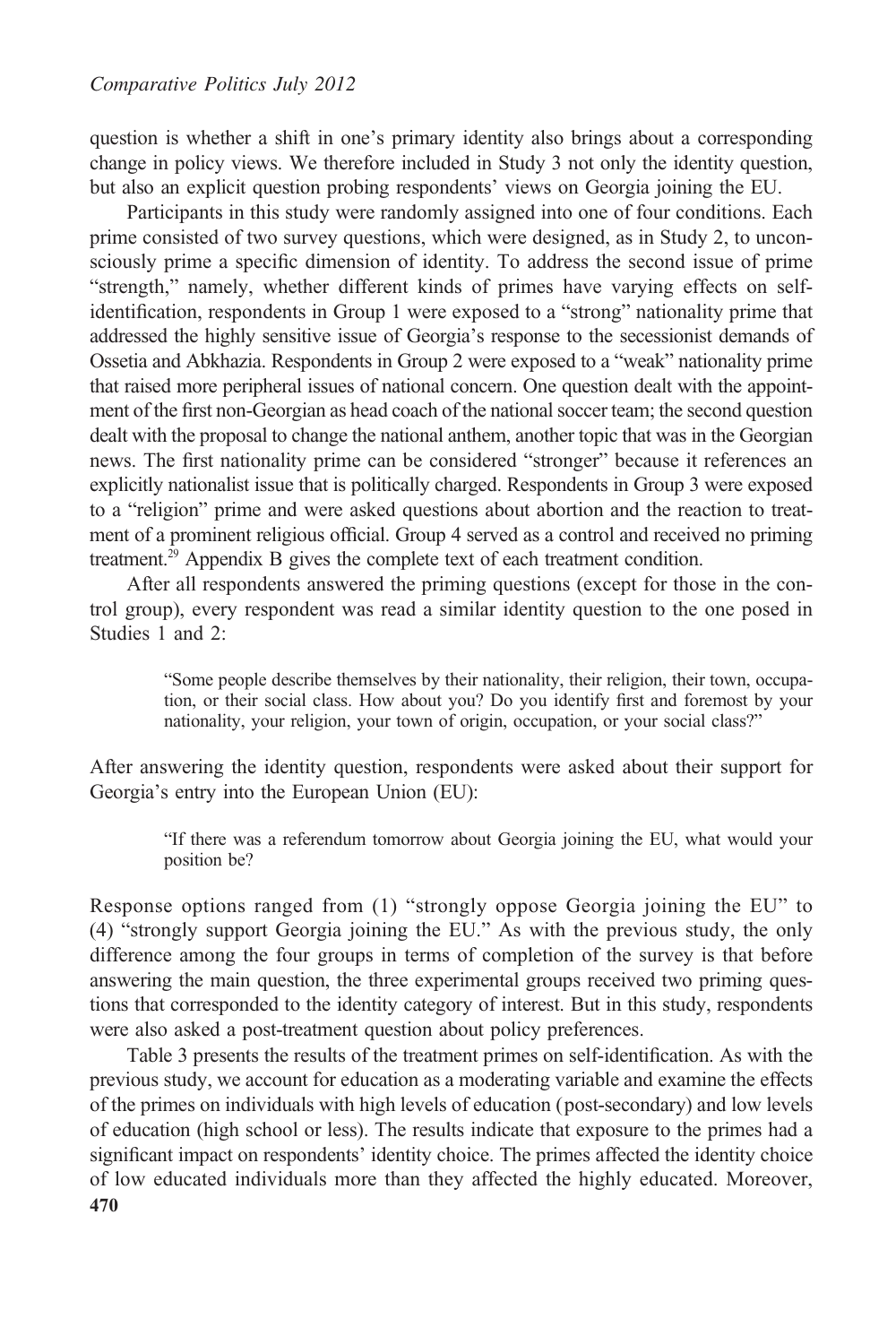

Figure 3 Effect of Religion and Nationality Primes on Self-Identification

Note: Graph denotes the share of respondents that chose the category as the one they identity with "first and foremost" from a household survey in Georgia. Each bar represents a different experimental treatment. Note that the two graphs are scaled on a different y-axis.

the primes had opposite directional effects on individuals with low and high levels of education. Whereas exposure to the strong nationality prime increased identification by nationality among highly educated individuals (69 percent vs. 61 percent,  $p < .09$ ), identification by nationality among the low educated decreased significantly (52 percent vs. 64 percent,  $p \le 0.03$ ). Identification also differed dramatically in response to the religion prime. Exposure to the prime increased identification along the religion dimension among low educated individuals (29 percent vs. 17 percent,  $p < .02$ ), but had no impact on the highly educated. $30$  As with Study 2, these results reveal a strong conditioning effect of education on the sensitivity to priming of identity. However, in contrast to the results obtained in the U.S. experiment, in Georgia it was low educated individuals on whom the effect of the primes was most notable.

The likelihood of people identifying with the primed identity appears also to be dependent on the strength of primes. As Figure 3 shows, highly educated individuals responded to "strong" priming of the nationality dimension, but almost not at all to the "weak" prime. Thus merely exposing respondents to a situational trigger of a given identity appears to be insufficient to produce a significant shift in people's self-identification. These results are further confirmed in columns (1) and (2) of Table 4, where the dependent variable is a binary measure of whether the respondent identified by nationality or by some other dimension. As the table shows, the strong nationality prime had large and directionally opposite effects on high and low educated individuals.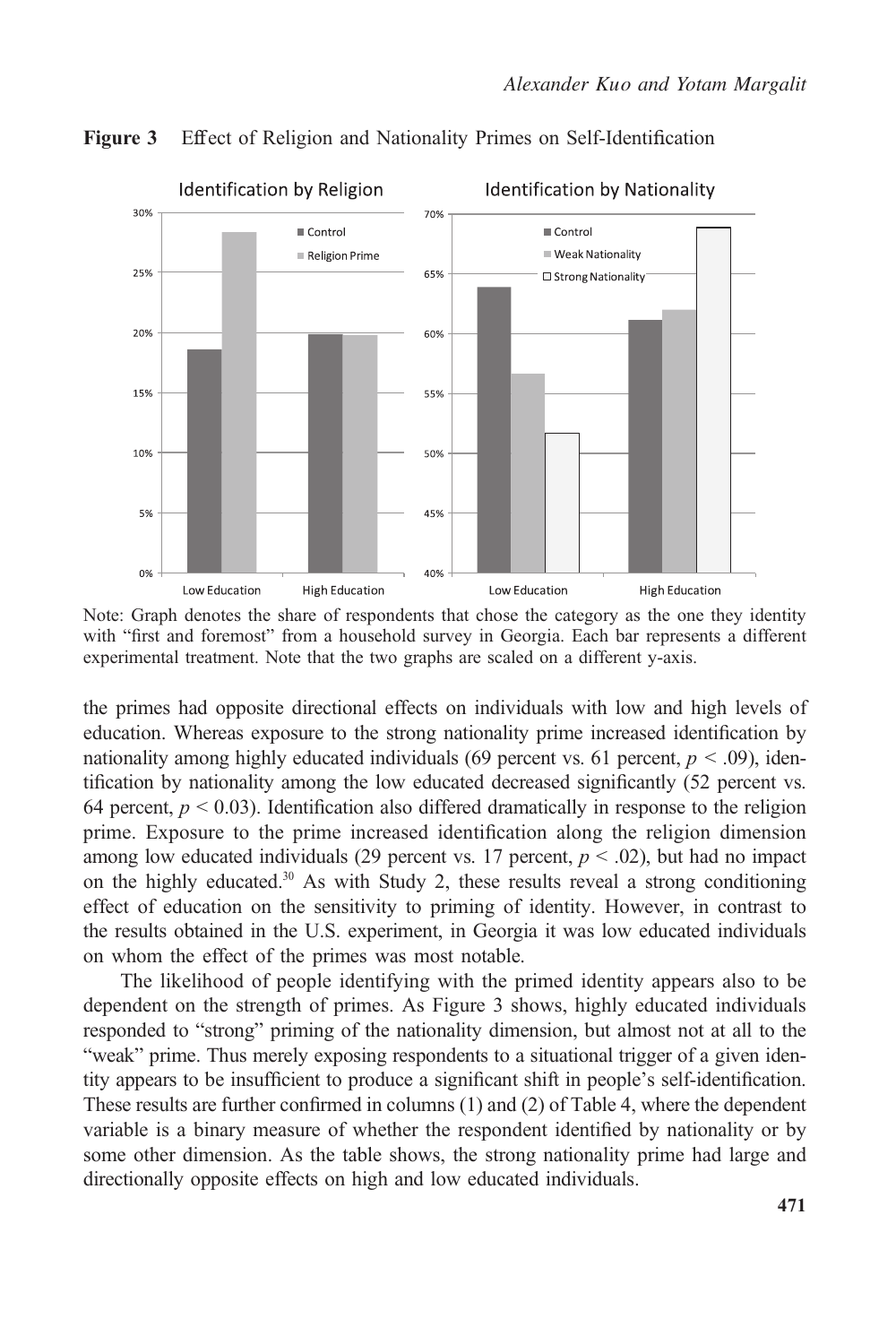## Comparative Politics July 2012

Table 4 also addresses the question of the relationship between people's primary identities and their policy views. In columns (3) to (8), the dependent variable is a binary measure of respondents' support for EU entry. These results support several conclusions. Some primary identities are significant predictors of policy views, in this case attitudes towards EU ascension. Column (3), which pertains only to low educated individuals assigned to the control group, shows that identification by nationality or occupation is associated with significantly greater support for EU entry than the (omitted) category of individuals whose primary identity is their "town of origin" (27 percent). The results also show that that the primes directly affected attitudes on EU ascension: columns (4) and (7) control solely for the exposure to the primes, and show that exposure to the "weak" nationality prime had a sizable effect on support for joining the EU, increasing support for ascension among low educated individuals by almost 8 percentage points and decreasing support among the highly educated at a similar magnitude.

|                           | DV: ID by Nationality |           | DV: Support for EU Ascension |          |            |                       |           |            |
|---------------------------|-----------------------|-----------|------------------------------|----------|------------|-----------------------|-----------|------------|
|                           | Low                   | High      |                              |          |            |                       |           |            |
|                           | Education             | Education | Low Education                |          |            | <b>High Education</b> |           |            |
|                           | (1)                   | (2)       | (3)                          | (4)      | (5)        | (6)                   | (7)       | (8)        |
| Nationality ID            |                       |           | $0.293**$                    |          | $0.142**$  | 0.131                 |           | $0.096**$  |
|                           |                       |           | (.129)                       |          | (.058)     | (.086)                |           | (.046)     |
| Religion ID               |                       |           | 0.045                        |          | 0.033      | 0.004                 |           | 0.035      |
|                           |                       |           | 0.118                        |          | 0.057      | 0.072                 |           | 0.042      |
| Occupation ID             |                       |           | $0.177**$                    |          | $0.200***$ | 0.06                  |           | $0.121***$ |
|                           |                       |           | (.086)                       |          | (.029)     | (.055)                |           | (.028)     |
| Social Class ID           |                       |           |                              |          |            | 0.042                 |           | 0.073      |
|                           |                       |           |                              |          |            | (.073)                |           | (.052)     |
| Religion Prime            | $-0.157***$           | $-0.036$  |                              | $-0.007$ | 0.001      |                       | $-0.055$  | $-0.051$   |
|                           | (.055)                | (.048)    |                              | (.048)   | (.05)      |                       | (.044)    | (.043)     |
| Weak Nationality          |                       |           |                              |          |            |                       |           |            |
| Prime                     | $-0.075$              | 0.008     |                              | $0.078*$ | $0.087**$  |                       | $-0.079*$ | $-0.080*$  |
|                           | (.055)                | (.047)    |                              | (.043)   | (.044)     |                       | (.044)    | (.044)     |
| <b>Strong Nationality</b> |                       |           |                              |          |            |                       |           |            |
| Prime                     | $-0.125**$            | $0.078+$  |                              | 0.012    | 0.022      |                       | $-0.080*$ | $-0.082*$  |
|                           | (.056)                | (.045)    |                              | (.048)   | (.049)     |                       | (.043)    | (.043)     |
| Observations              | 638                   | 880       | 133                          | 522      | 498        | 179                   | 765       | 765        |
| Pseudo R-squared          | 0.01                  | 0.006     | 0.069                        | 0.008    | 0.039      | 0.051                 | 0.008     | 0.023      |

#### Table 4 Primes, Identification, and Policy Preferences

Standard errors in parentheses. \* significant at 10%; \*\* significant at 5%; \*\*\* significant at 1%. In columns (3) and (5) the identity category "social class" was dropped because it perfectly predicts the outcome.

However, in contrast to existing literature that posits a causal relationship between identity and policy preferences, we find no evidence to support the hypothesis that policy preferences are mediated by one's self-proclaimed identity. If self-identity mediated the effect of primes on policy preferences, inclusion of identity controls (the mediator) in the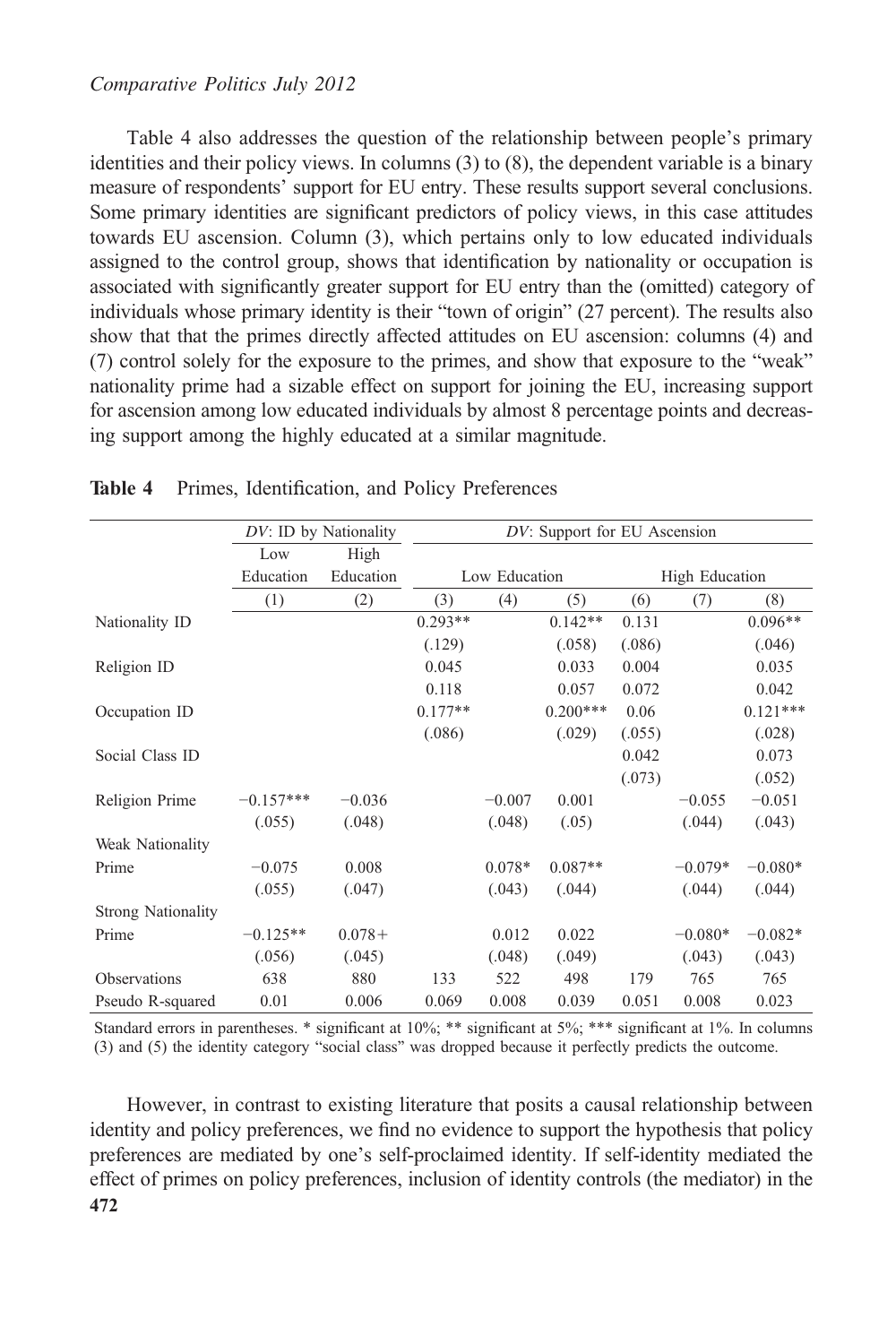regression should substantially decrease the effect of primes on policy preferences. Yet a series of formal mediation tests using the procedure suggested by Kosuke Imai, Luke Keele, and Dustin Tingley finds no evidence that the impact of the prime on people's support for EU ascension is mediated by self-identification. The point estimate of the mediation effects of all three primes—among both low and high educated groups—is small and statistically indistinguishable from zero.<sup>31</sup> These results suggest that when identity-related cues affect policy preferences, they do so through some channel other than that of changing people's primary identity.

In sum, the results from Study 3 indicate that (1) identity can be explicitly primed, also in a non-U.S political context; that (2) people's primary identity is correlated with certain policy preferences, in this case degree of support for EU ascension; but (3) there is no evidence that the primes that influence policy preferences do so by operating through change in one's primary identity. It could be, for example, that primes make a certain aspect of a policy more salient and thus influence people's views on the given policy question. The key point is that it is misguided to assume that a statistical association—even a highly significant association—between people's purported identity and their stated policy preferences, necessarily reflects a causal relationship between identity attachments and a policy stance.

#### **Discussion**

The causes and consequences of identity choice is a fast growing research area in comparative politics. A central problem of this research is the measurement of the main concept of identity. The increasing availability of survey data, particularly of cross-national surveys, has spawned research that relies on self-identification in a survey context as the key measure of people's identity. The ease of obtaining this data, and the breadth of its geographical coverage, make it an appealing tool for research. In using such data, the critical assumption is that responses to survey questions about people's primary identity capture a meaningful response to the question "who I am." However, if people's self identifications are highly fluid and impressionable, one must be skeptical of the notion that they convey an attachment in this deep and fundamental sense.

The present results from three studies carried out in two different countries and employing three different survey instruments support several claims. First, people's proclaimed identity category is fluid; almost 40 percent of the individuals surveyed switched their primary identity over a short duration of two months. This trend occurred regardless of which identity category individuals initially chose. Recalling the continuum of stability discussed in the introduction, this finding suggests that one's primary identity, in the narrow form captured in a survey context, is closer to the "mood" end of the scale than much of the extant literature assumes.

Second, individual self-identification is susceptible to subtle primes. The primes, which may proxy for political cues that people confront in their daily lives, have a significant impact on people's choice of self-identification. This result is observed in the two very different national contexts examined. However, not any trigger can sway people's choices of their primary identity category. Rather, the experimental evidence from Georgia indicates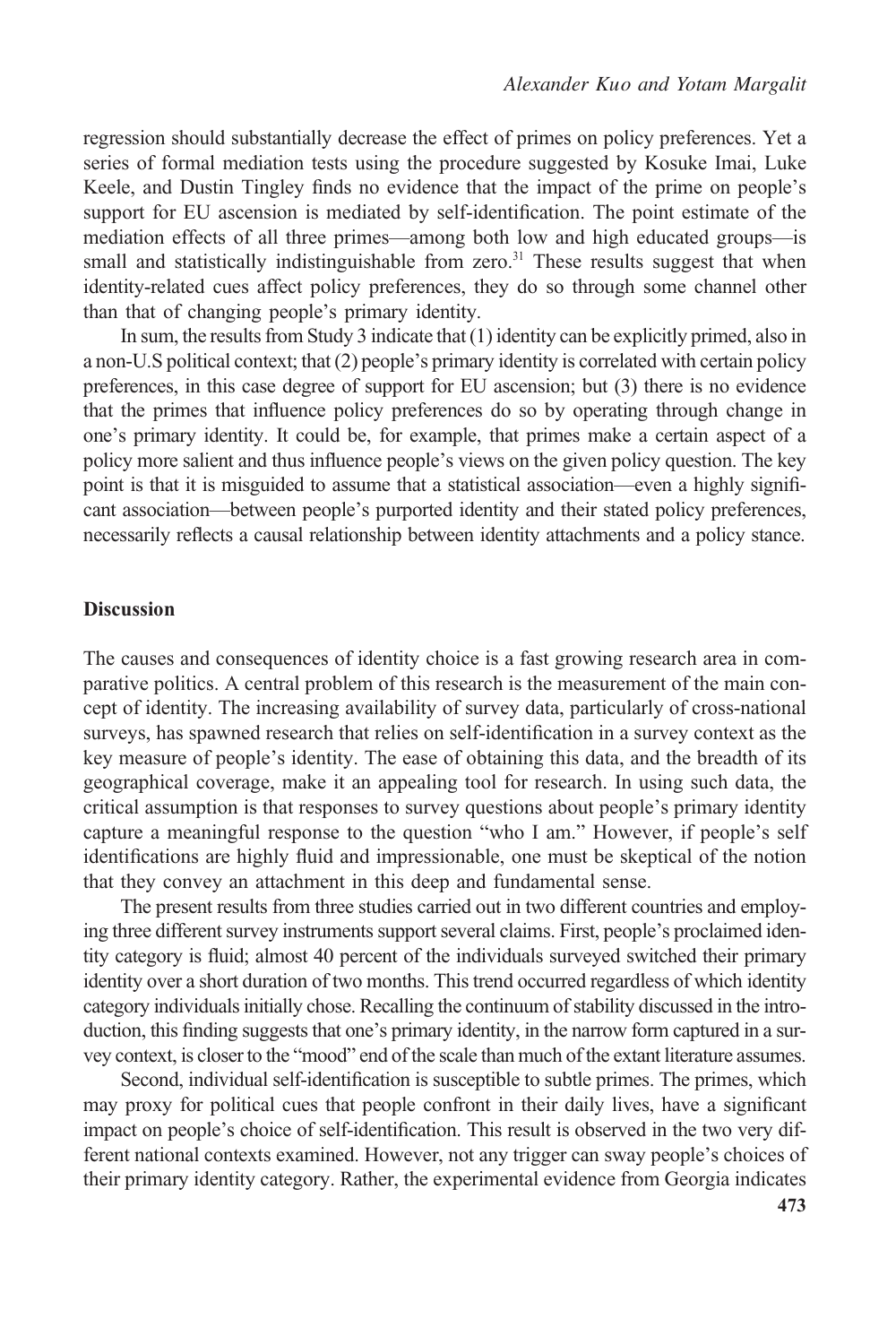that "stronger" primes, such as those pertaining to salient and sensitive issues, produce a sizable shift in identity choice while weaker primes do not. Third, individuals are not equally influenced by such priming interventions. In particular, education is an important conditioning variable for such primes. But the different conditioning effect of education in the two national contexts highlights the need for exploring the psychological mechanism that leads to people's association with a certain identity group. Laying out such a mechanism is beyond the scope of this paper, yet it surely represents an important direction for future research.

Finally, we find no evidence that changes in self-identity bring about a change in policy preferences. Primes affect both self-identification and policy views, yet changes in self-identification do not cause changes in such views. As with any negative finding of this type, further experimental research in other policy domains is needed to establish this result. If replicated, this result provides a challenge to existing work that attributes a causal relationship between identity and policy views.

These findings have both substantive and methodological implications. Substantively, if people's self-identification in a survey context were to be equated with their "identity," one might conclude from the article's findings that both primordialist and rationalist theories of identity formation are incorrect, since people's primary identity (in the survey context) is found to be neither permanently fixed nor based on a strategic rationale. However, this interpretation of the results would be misguided. Rather than discounting these scholarly approaches to the study of identity, our analysis suggests that self-identification in a survey context is perhaps not synonymous with "identity," in the deeper sense people conventionally attribute to it.

Both the situationist and strategic theories share the view that individuals selfidentify with a category that is part of their repertoire of existing meaningful identities. The strategic perspective dictates that certain incentives lead to specific self-identifications; in the situationist account, self-identification is less determined and bounded only by the repertoire of one's "meaningful" identities.Within these bounds, any identification could theoretically become salient depending on the surrounding circumstances or external stimuli. Of course, both mechanisms can function for the same individual, yet the results presented here affirm the need to take more seriously the situational account, which up to now has been relatively peripheral in political science research on identity.

Importantly, the paper's findings do not imply that survey data on people's identification is meaningless. While not representing deep-rooted attachments, the data may nonetheless indicate general trends in public opinion or "national mood." Cross-national differences in average self-reported identity attachments may indicate the presence of certain conditions (for example, tensions with a bordering state, victory in a recent sporting event). These comparative data can be illuminating and predictive of other outcomes, but it would be mistaken to infer that differences in these reported national identities will remain.

Methodologically, the results suggest several guidelines for designing surveys with questions about identity. First, if researchers are interested in comparing identity responses across countries, they should be sure that the national level surveys in different countries place identity questions within the survey at similar intervals, and that preceding questions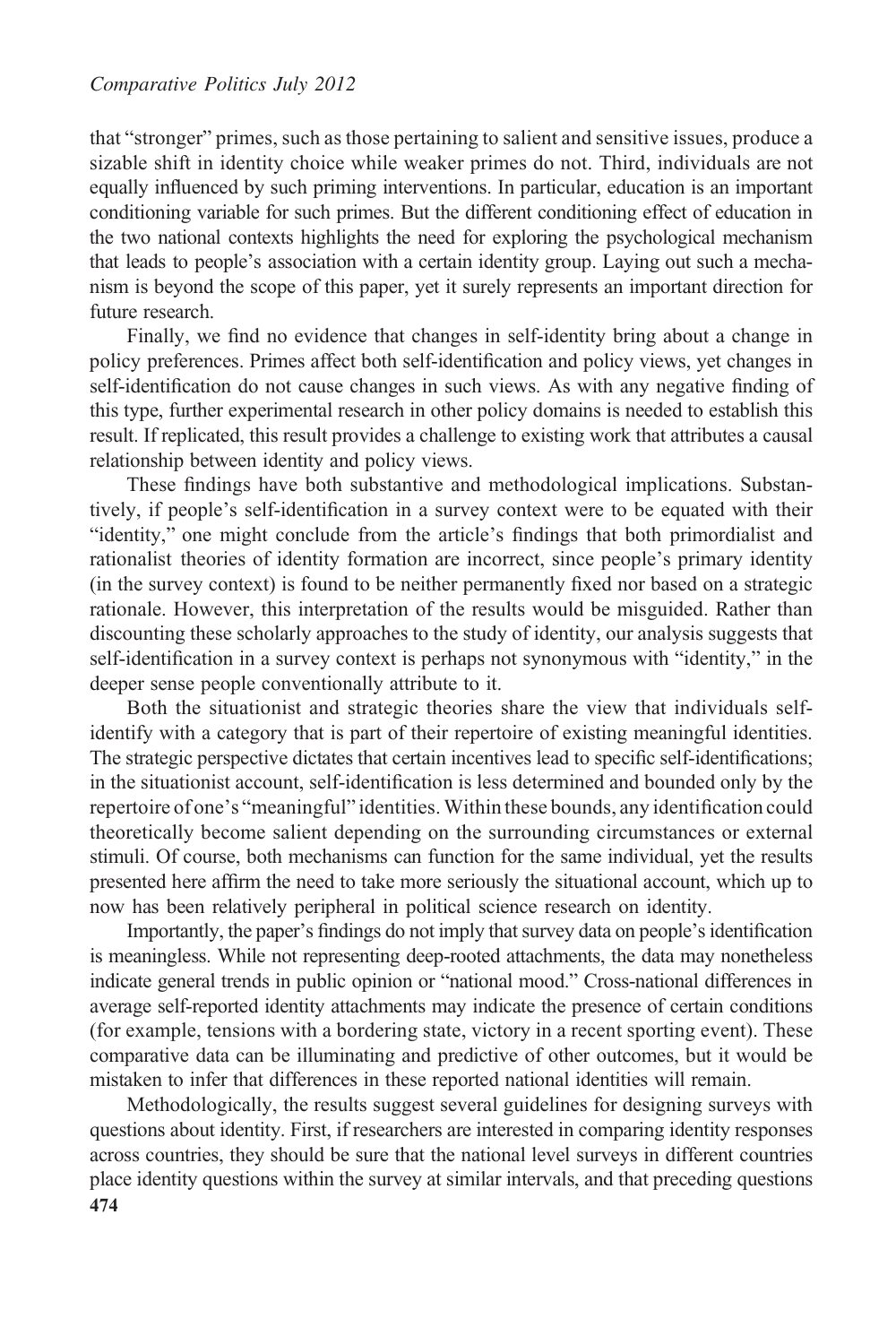are similar. This approach would help minimize the possibility of differential influences on respondents in different countries. The experimental results of Studies 2 and 3 indicate the existence and significance of such priming effects. Second, scholars should include follow-up questions about the strength of identity attachment. As Study 1 shows, this information is an imperfect proxy for the stability of self-identifications, yet nonetheless individuals that strongly identify by a certain category are substantially less likely to switch identification over time. For some questions of interest, focusing the analysis on those individuals with strong (self-reported) identity attachments may yield more reliable inferences. Finally, scholars should be attentive to the context in which the survey is fielded, and be aware that recent events may raise the salience of a specific identity dimension over others. Statements about the importance of a given identity in a certain country should thus be made with particular caution and recognition of context.

Recent research in comparative politics has made impressive progress in understanding the sources of identity formation. The widely shared sense that identity matters in politics, particularly for individual policy preferences, is bound to produce continued interest in research on this topic. In this endeavor, the findings here demonstrate that attempts to reduce the measurement of the concept of "identity" to survey responses are misguided. For learning about the role of identity in politics, perhaps, unfortunately, there are no easy shortcuts.

## Appendix A Text of Treatment Group Primes in Study 2

## Group 1: Control Group – No priming questions

#### Group 2: Nationality

- Where were you when you found out about the September 11, 2001 terrorist attacks against the United States? Were you at home, at work, commuting, or someplace else?
- During the week after September 11th. how closely did you follow the media coverage of the attacks? Did you follow it very closely, closely, not very closely, or not at all?
- Some people are very concerned about the prospect of another terrorist attack on U.S. soil. In your opinion, how likely is it that a large-scale terrorist attack will occur in the United States in the next twelve months? Is it very likely, somewhat likely, not very likely, or not likely at all?
- Overall, how concerned have you been about traveling outside the U.S. to other countries since the September 11th terrorist attacks? Have you been very concerned, somewhat concerned, not too concerned, or not concerned at all?

#### Group 3: Race / Ethnicity

• How often do you speak a language other than English at home? Would you say always, usually, sometimes, or never speak a language other than English at home?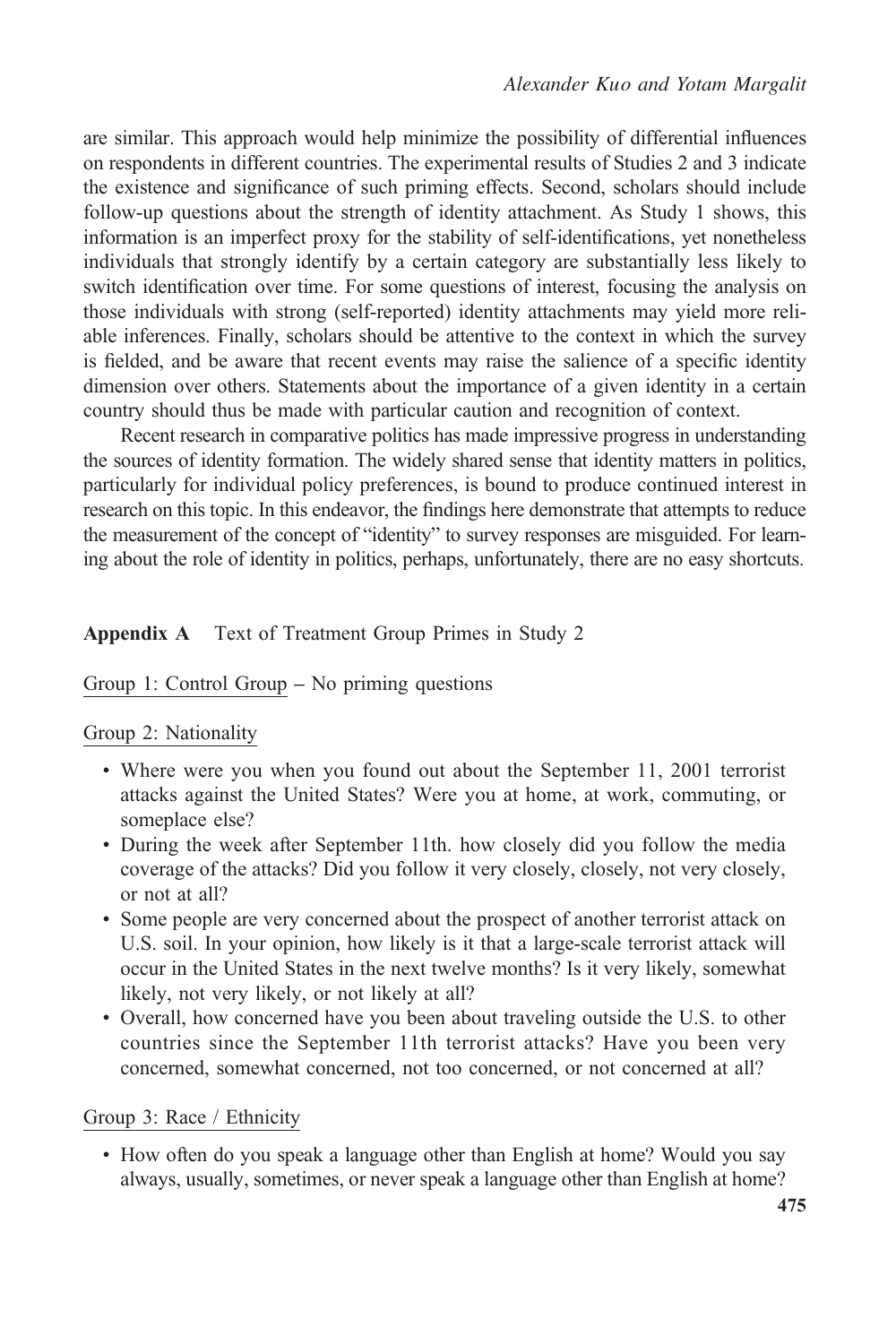- As a child, how often did you speak a language other than English with your parents? Would you say always, usually, sometimes, or never spoke a language other than English with your parents?
- The following question concerns the diversity of the neighborhood in which you grew up. Overall, how similar was your childhood to that of the other children in your neighborhood? Would you say your childhood was very similar, somewhat similar, or not similar to that of the other children?
- How diverse is your current neighborhood: Would you say it is very diverse, somewhat diverse, not very diverse, or not diverse at all?

# Group 4: Occupation

- At what time do you typically begin work? Between midnight and 6 in the morning, 6 in the morning and noon, noon and 6 in the evening, or between 6 in the evening and midnight?
- In a TYPICAL working WEEK, how many hours TOTAL do you spend commuting back and forth to work?
- How often do your co-workers work long hours? Would you say they work long hours very often, sometimes, rarely, or never?
- In your place of work, how often do you have meals with co-workers during working hours? Would you say almost always, sometimes, rarely, never, or do you not eat meals during work hours?

# Appendix B Text of Treatment Group Primes for Study 3

Respondents in Georgia were read and shown the following cards.

Group1: Control, No Priming Questions

# Group 2: Religion

There has been some discussion about abortion during recent years. Which one of the opinions listed below best agrees with your view?

- 1. By law, abortion should never be permitted
- 2. The law should permit abortion only in case o rape, incest, or when the woman's life is in danger
- 3. The law should permit abortion for reasons other than rape, incest, or danger to the woman's life, but only after the need for the abortion has been clearly established
- 4. By law a woman should always be able to obtain an abortion as a matter of personal choice

Basil Mkalavishvili, the former Georgian priest, was sentenced to six years in prison for inciting violence against evangelical Christian groups in Georgia. When he is released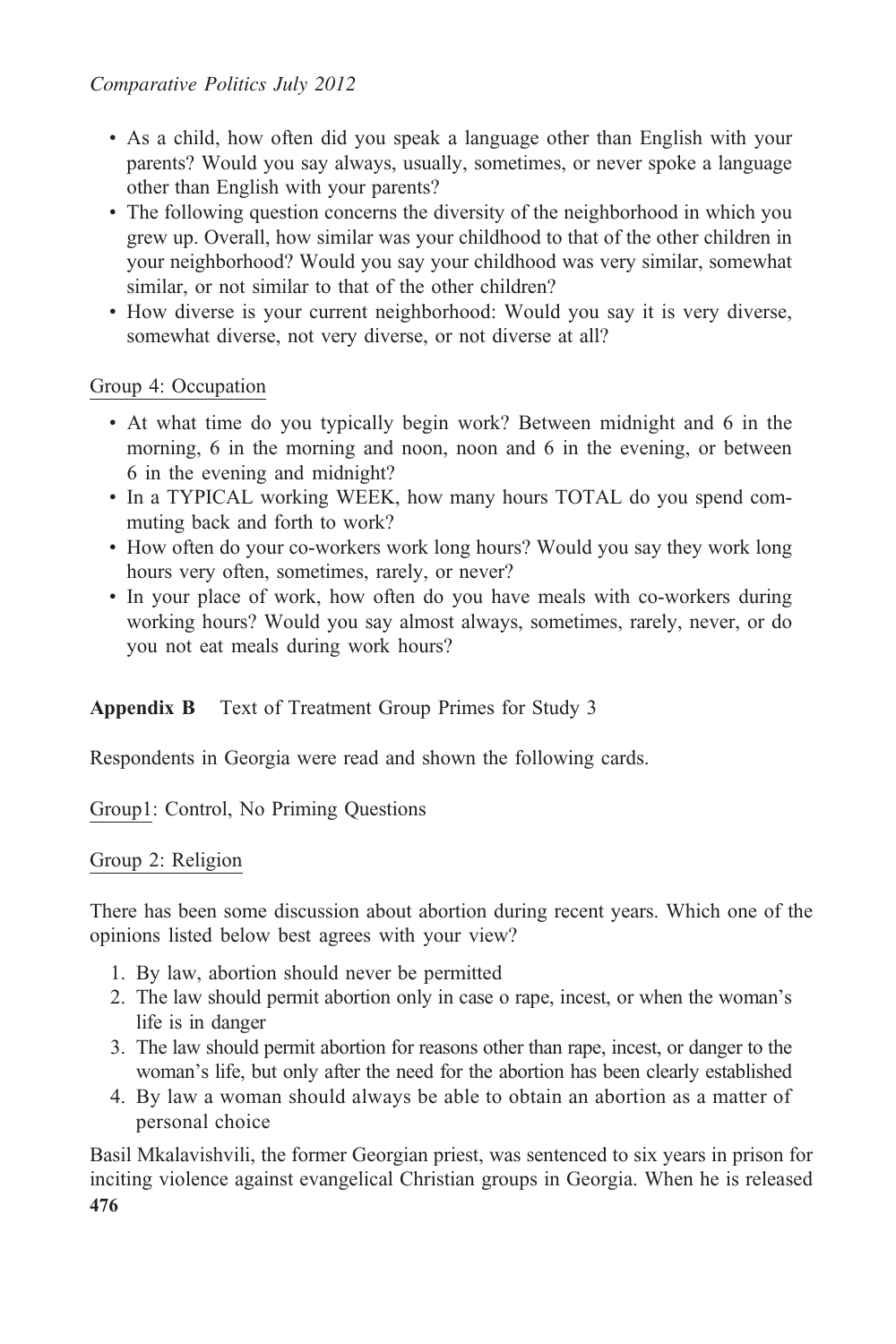from prison in 2011, he is expected to appeal to the Georgian Orthodox Church to re-instate his membership in the clergy. Do you support his reinstatement as a clergy?

- 1. Strongly oppose his reinstatement
- 2. Somewhat oppose his reinstatement
- 3. Somewhat support his reinstatement
- 4. Strongly support his reinstatement

## Group 3: Strong Nationality

Some people are very concerned about the prospect of recurring hostilities between Georgia and both Abkhazia and South Ossetia. In the next two years, what do you think is most likely to occur?

- 1. I expect neither conflict to resume
- 2. I expect only the conflict between Abkhazia and Georgia to resume
- 3. I expect only the conflict between South Ossetia and Georgia to resume
- 4. I expect both conflicts to resume

Some members of the international community have criticized Georgia's handling of the conflict with Abkhazia. In your opinion, how important should it be for the government to be responsive to the concerns of the international community when conducting its internal affairs?

- 1. Not important at all
- 2. Not very important
- 3. Somewhat important
- 4. Very important

## Group 4: Weak Nationality

Some believe that the appointment of the German coach Klaus Toppmoeller in 2006 as head of the national football team was a good decision. Others believe that it would have been better to hire a coach from Georgia. If you had to pick one of the two statements, which comes closer to you view?

- Statement 1: The Georgian Football Federation should have appointed a Georgian coach
- Statement 2: The Georgian Football Federation was correctin appointing Toppmoeller.

In 2004, Tavisupleba replaced "Dideba zetsit kurtkhelus" as the Georgian anthem. People have expressed various opinions about this choice of song. In general, how satisfied do you think most people in the country are with *Tavisupleba* as the anthem?

- 1. Very satisfied
- 2. Somewhat satisfied
- 3. Somewhat dissatisfied
- 4. Very dissatisfied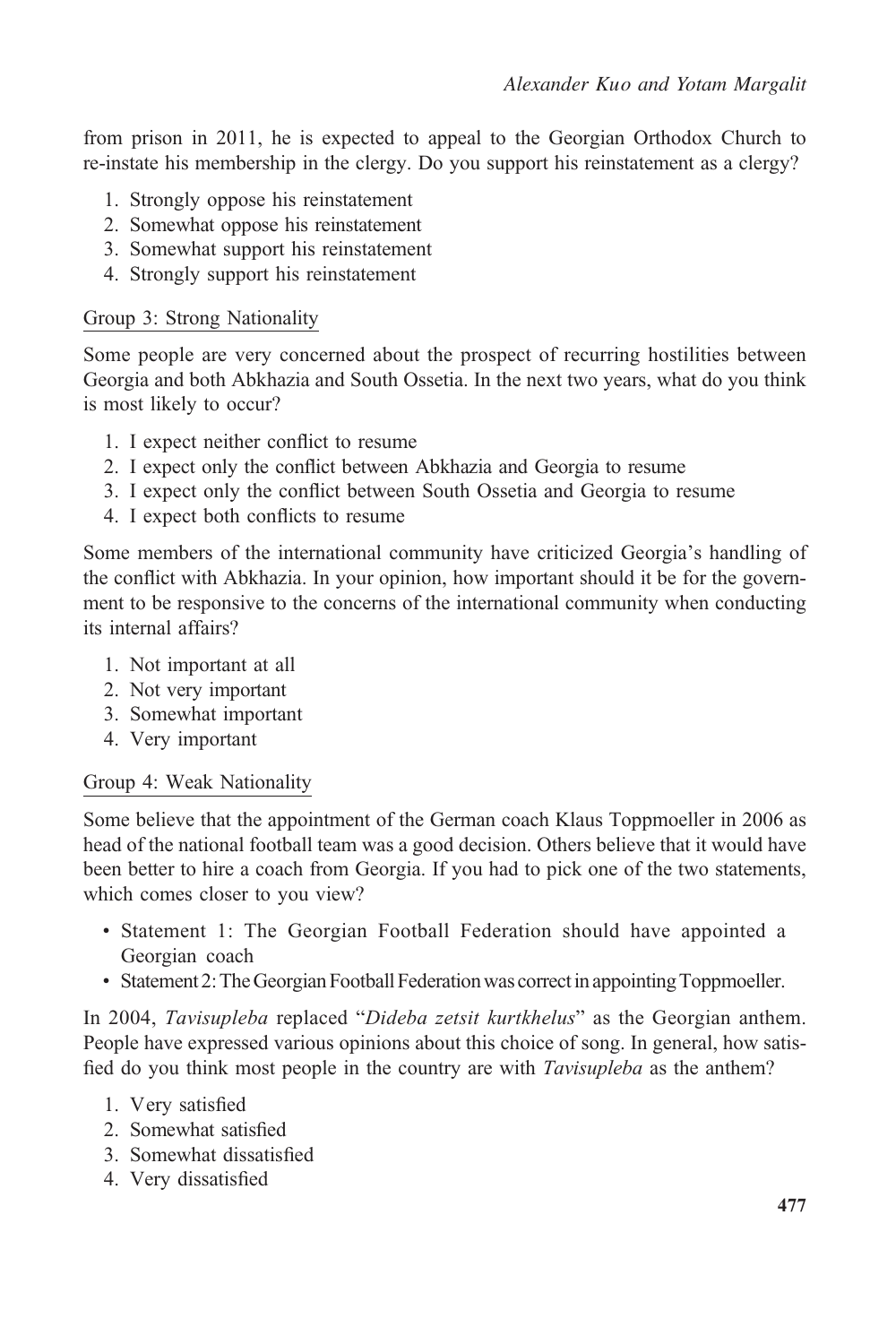# **NOTES**

1. Afrobarometer Surveys, 1999, 2000, 2001, and 2002.

2. Numerous studies use data on self-reported identity attachments as either an independent or dependent variable. See, for example, Michael Barnett, "Culture, Strategy, and Foreign Policy Change: Israel's Road to Oslo," European Journal of International Relations, 5 (March 1999): 5–36; Jack Citrin, Beth Reingold, and Donald P Green, "American Identity and the Politics of Ethnic Change," The Journal of Politics, 52 (November 1990): 1124–54; Michael Hooper, "The Structure and Measurement of Social Identity," Public Opinion Quarterly, 40 (Summer 1976): 154–64; Leonie Huddy and Nadia Khatib, "American Patriotism, National Identity, and Political Involvement," American Journal of Political Science, 51 (January 2007): 63–77. See Sean Carey, "Undivided Loyalties: Is National Identity an Obstacle to European Integration?" European Union Politics, 3 (December 2002): 387-413; Karen E. Ferree, "Explaining South Africa's Racial Census," Journal of Politics, 68 (November 2006): 803–15; Liesbet Hooghe and Gary Marks, "Does Identity or Economic Rationality Drive Public Opinion on European Integration?" PS (July 2004): 415–20; Huddy and Khatib, "American Patriotism, National Identity, and Political Involvement," Rick Kosterman and Seymour Feshbach, "Toward a Measure of Patriotic and Nationalistic Attitudes," Political Psychology (June 1989): 257–74; Benn Eifert, Edward Miguel, and Daniel N. Posner, "Political Competition and Ethnic Identification in Africa," American Journal of Political Science, 54 (April 2010): 494–510; John E Transue, "Identity Salience, Identity Acceptance, and Racial Policy Attitudes: American National Identity as a Uniting Force," American Journal of Political Science, 51 (January 2007): 78–91.

3. Carey, p. 397.

4. Hooghe and Marks, p. 418.

5. James D. Fearon, "What Is Identity (as We Now Use the Word?)," (Stanford University 1999).

6. Barnett; Carey; Hooghe and Marks; Hooper; Smith and Jarkko.

7. Rawi Abdelal, Yoshiko Herrera, Alastair Iain Johnston, and Rose McDermott, "Identity as a Variable," Perspectives on Politics, 4 (December 2006), 695–711; Abdelal, Herrera, Johnston, and McDermott, eds., Measuring Identity: A Guide for Social Scientists (Cambridge University Press, 2009).

8. Samuel P Huntington, The Clash of Civilizations and the Remaking of World Order (New York: Simon and Shuster, 1996); Edward Shils, "Personal, Primordial, Sacred and Civil Ties," British Journal of Sociology, 8 (June 1957): 130–45.

9. Ferree; David Laitin, *Identity in Formation* (Ithaca: Cornell University Press, 1998); Miguel Eifert and Daniel N. Posner, "Political Competition and Ethnic Identification in Africa"; Daniel N. Posner, Institutions and Ethnic Politics in Africa (Cambridge University Press, 2005).

10. Margaret Shih, Todd L. Pittinsky, and Nalini Ambady, "Stereotype Susceptibility: Identity Salience and Shifts in Quantitative Performance," Psychological Science, 10 (January 1999): 80-83; S. Christian Wheeler and Richard E. Petty, "The Effects of Stereotype Activation on Behavior: A Review of Possible Mechanisms," Psychological Bulletin, 127 (November 2001): 797–826.

11. Thierry Devos and Mahzarin R Banaji, "Implicit Self and Identity," Annals of New York Academy of Sciences, 1001 (October 2003): 177-211; Wheeler and Petty, "The Effects of Stereotype Activation on Behavior: A Review of Possible Mechanisms." These accounts are part of the substantial research tradition in social psychology about the sources of individual self-identification. Henri Tajfel, "Social Identity and Intergroup Behaviour," Social Science Information, 13 (April 1974): 65–93; John C. Turner, "Social Categorization and the Self-Concept: A Social Cognitive Theory of Group Behaviour," in E. J. Lawler, ed., Advances in Group Processes: Theory and Research (Greenwich: JAI, 1985).

12. Transue.

13. The survey was a marketing study conducted by The Graduate School of Business at Stanford University. The study was administered to a national sample and included questions about consumer preferences on a number of products (such as magazine subscriptions, coffee drinking habits). The first study also included a memory test between the various sections of the study.

14. The online appendix is found in the online version of this article following the endnotes, at www. ingentaconnect.com/content/cuny/cp.

15. The order of the response options in all studies was randomly altered.

16. This question was included only in the second survey to minimize respondents' attention to the topic of consistency in identification.

17. In their influential paper, Sniderman, Hooghe, and Prior use a similar approach to gauge people's strength of attachment to their national identity. Paul M Sniderman, Louk Hagendoorn, and Markus Prior,